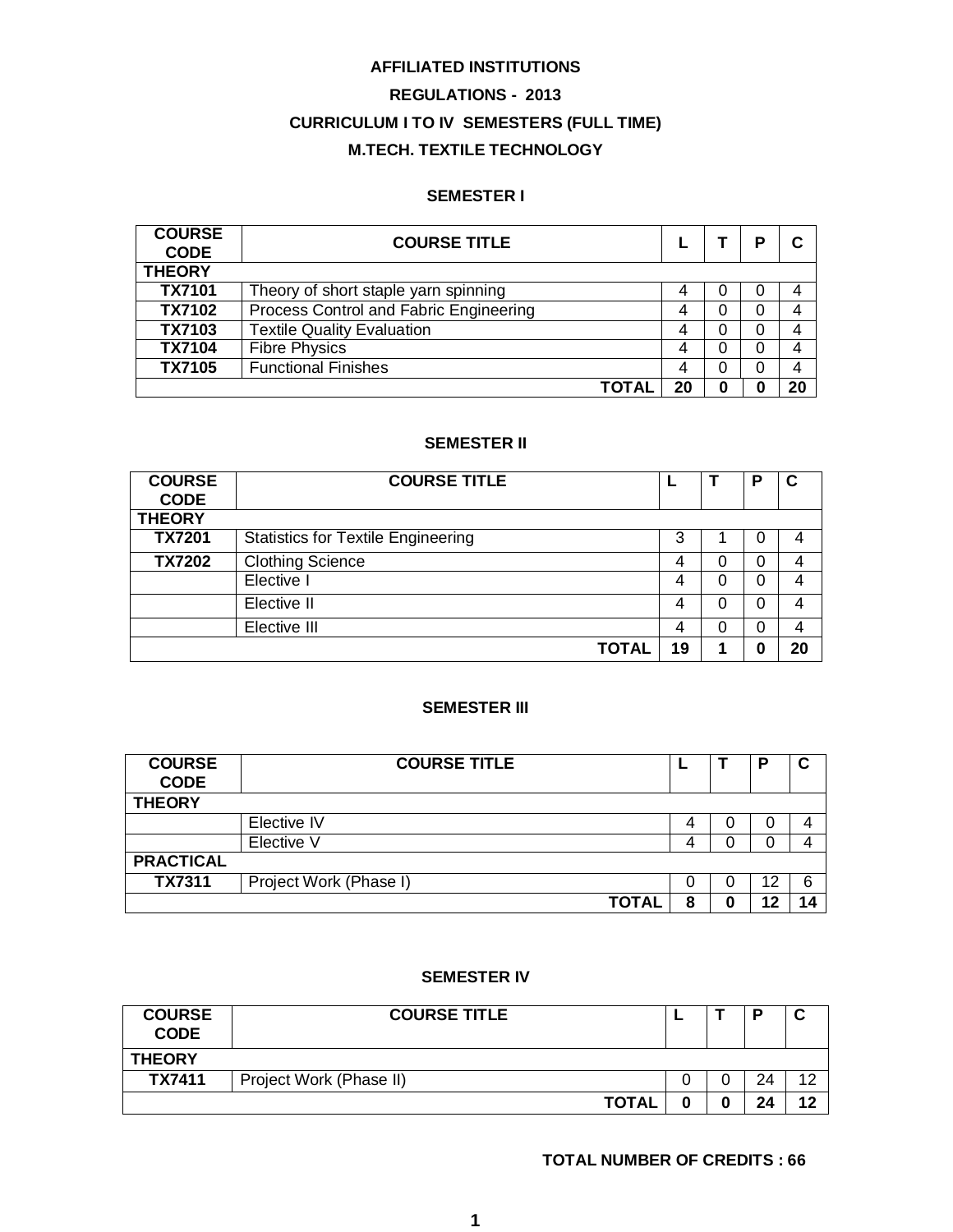# **LIST OF ELECTIVES M.TECH. TEXTILE TECHNOLOGY**

# **SEMESTER – II**

| <b>COURSE</b><br><b>CODE</b> | <b>COURSE TITLE</b>                      |   |          | P |   |
|------------------------------|------------------------------------------|---|----------|---|---|
| <b>TX7001</b>                | Theory of Yarn Structures                | 4 |          |   | 4 |
| <b>TX7002</b>                | Structure and Properties of Fabrics      | 4 | 0        |   | 4 |
| <b>TX7003</b>                | Management of Research and Development   | 4 | $\Omega$ |   | 4 |
| <b>TX7004</b>                | Enzyme Technology for Textile Processing | 4 | $\Omega$ | 0 | 4 |
| <b>TX7005</b>                | Management of Textile Effluents          | 4 | 0        | 0 | 4 |
| <b>TX7006</b>                | <b>Textile Polymer Rheology</b>          | 4 | 0        |   | 4 |
| <b>TX7007</b>                | <b>Textile Structural Composites</b>     | 4 |          |   | Δ |

# **SEMESTER - III**

| <b>COURSE</b><br><b>CODE</b> | <b>COURSE TITLE</b>                               |   | P |   |
|------------------------------|---------------------------------------------------|---|---|---|
| <b>TX7008</b>                | <b>Alternative Spinning Systems</b>               | 4 |   |   |
| <b>TX7009</b>                | Design and Analysis of Textile Experiments        | 4 |   |   |
| <b>TX7010</b>                | <b>Colour Science and its Applications</b>        | 4 |   |   |
| <b>TX7011</b>                | <b>Characterization of Textile Polymers</b>       | 4 |   | 4 |
| <b>TX7012</b>                | Textiles in Civil Construction and Transportation | Δ |   |   |
| <b>TX7013</b>                | <b>Medical Textiles</b>                           |   |   |   |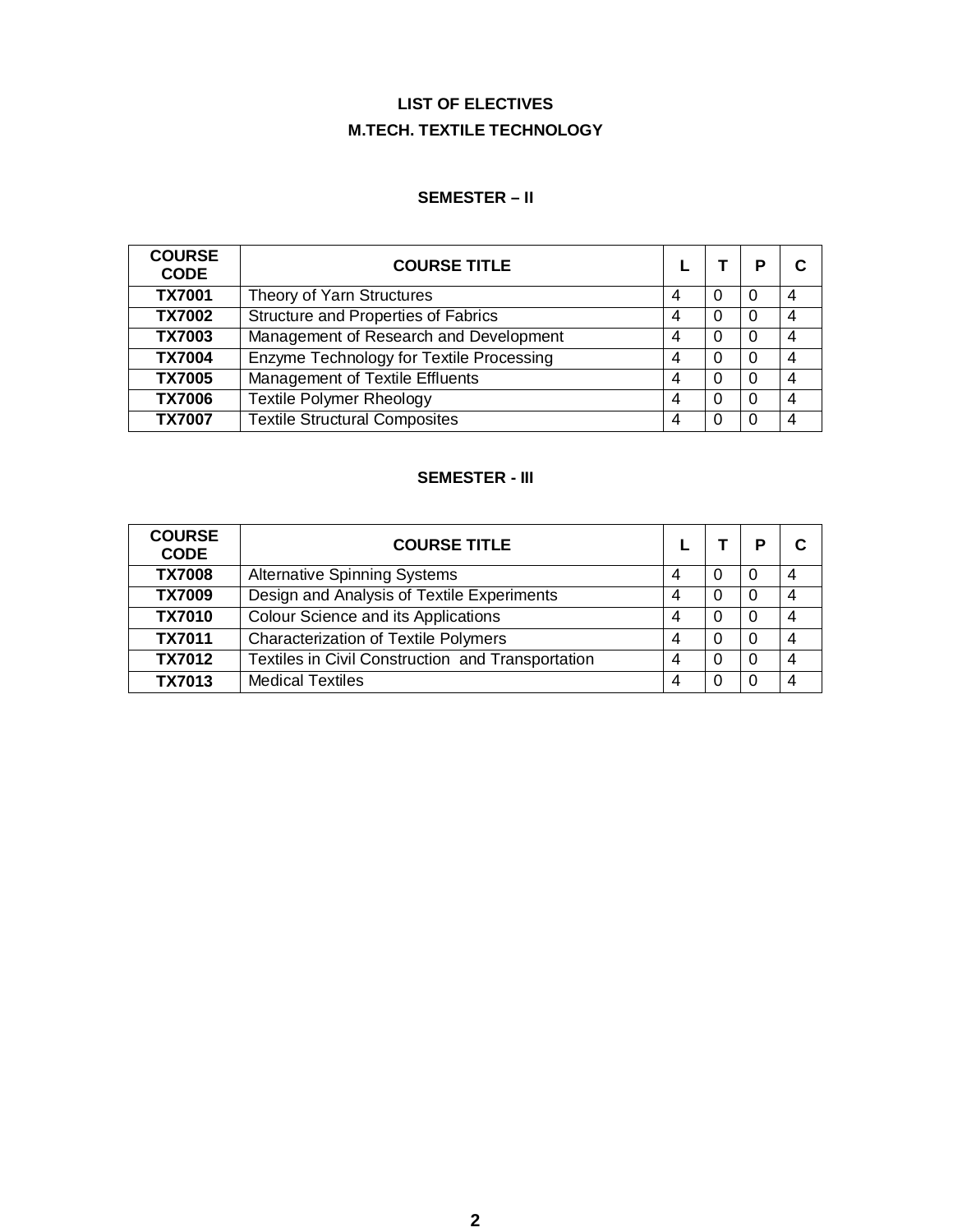To enable the students to learn the theory of various operations carried out at different stages of yarn spinning, which would be helpful them in understanding the influence of various parameters on quality and productivity of short staple yarn.

# **OUTCOME**

Upon completion of this course, the student shall be able apply the knowledge gained for

- Selecting suitable machine and process variables at different processes of yarn spinning to produce better quality yarn with maximum productivity and
- Designing processes for producing yarn of required parameters and
- Innovating design and process modification.

# **UNIT I FIBRE DISPERSION AND CLEANING 18**

Necessity of fibre-individualization; fibre opening and cleaning in blow-room machinery; forces acting on the fibre during carding operation; the mechanism of fibre dispersion, fibre transfer, short fibre removal and trash removal; entanglement and disentanglement of fibres; theory of hook formation; the new approaches to improve fibre-dispersion in carding operation; mechanism of removal of short fibre, neps and trash in comber.

# **UNIT II ATTENUATION AND FIBRE STRAIGHTENING 18**

Principle of roller drafting and its application in yarn production; ideal drafting; factors affecting drafting force, fibre dynamics during drafting, drafting irregularities and their causes and remedies; amount of draft and draft distribution on strand irregularity; the function of aprons in roller drafting; limitation of apron-drafting and the scope for improvement; mechanism of wire- point drafting and its application in yarn production; merits and demerits of wire-point drafting; comparison of wire-point drafting with roller drafting; influence of fibreextent on yarn quality; improvement of fibre-extent by carding, drafting and combing actions.

# **UNIT III TWISTING 12**

Twisted yarn geometry, forces acting on fibre and yarn during twisting, effect of fibre helix angle on strength, parameters affecting optimum twist level; balloon and spinning triangle formation and their effects on yarn quality and productivity; fundamental requirement to create real twist in a strand, mechanism of twisting principles in ring spinning; separation of twisting and winding actions of yarn; modified twisting principles - open end twisting, false twisting, air-jet twisting, air-vortex twisting, up-twisting, two-for-one twisting, hollow-spindle twisting; merits and demerits of modern twisting system.

# **UNIT IV FIBRE BLENDING AND LEVELLING 12**

Importance of achieving homogeneous blending in fibre-mix; types of mixing during spinning preparatory process; lateral and longitudinal fibre blending; analysis of fibre blend index values; process parameters of spinning machinery for processing blended material; influence of intermediate product uniformity on yarn uniformity; different methods of levelling adopted during spinning processes.

# **TOTAL : 60 PERIODS**

- 1. Oxtoby E., "Spun Yam Technology", Butterworths, London, 1987
- 2. Klein W., "The Technology of Short-staple Spinning", The Textile Institute, Manchester, 1998. ISBN: 1870812980.
- 3. Klein W., "A Practical Guide to Opening and Carding", The Textile Institute, Manchester, 1999. ISBN: 1870812999.
- 4. Klein W., "A Practical Guide to Combing, Drawing and the Roving Frame", The Textile Institute, Manchester, 1999. ISBN: 1870372287.
- 5. Klein W., "A Practical Guide to Ring Spinning", The Textile Institute, Manchester, 1999. ISBN: 1870372298.
- 6. Lord P.R., "Yarn Production: Science, Technology and Economics", The Textile Institute, Manchester, 1999. ISBN: 1870372174.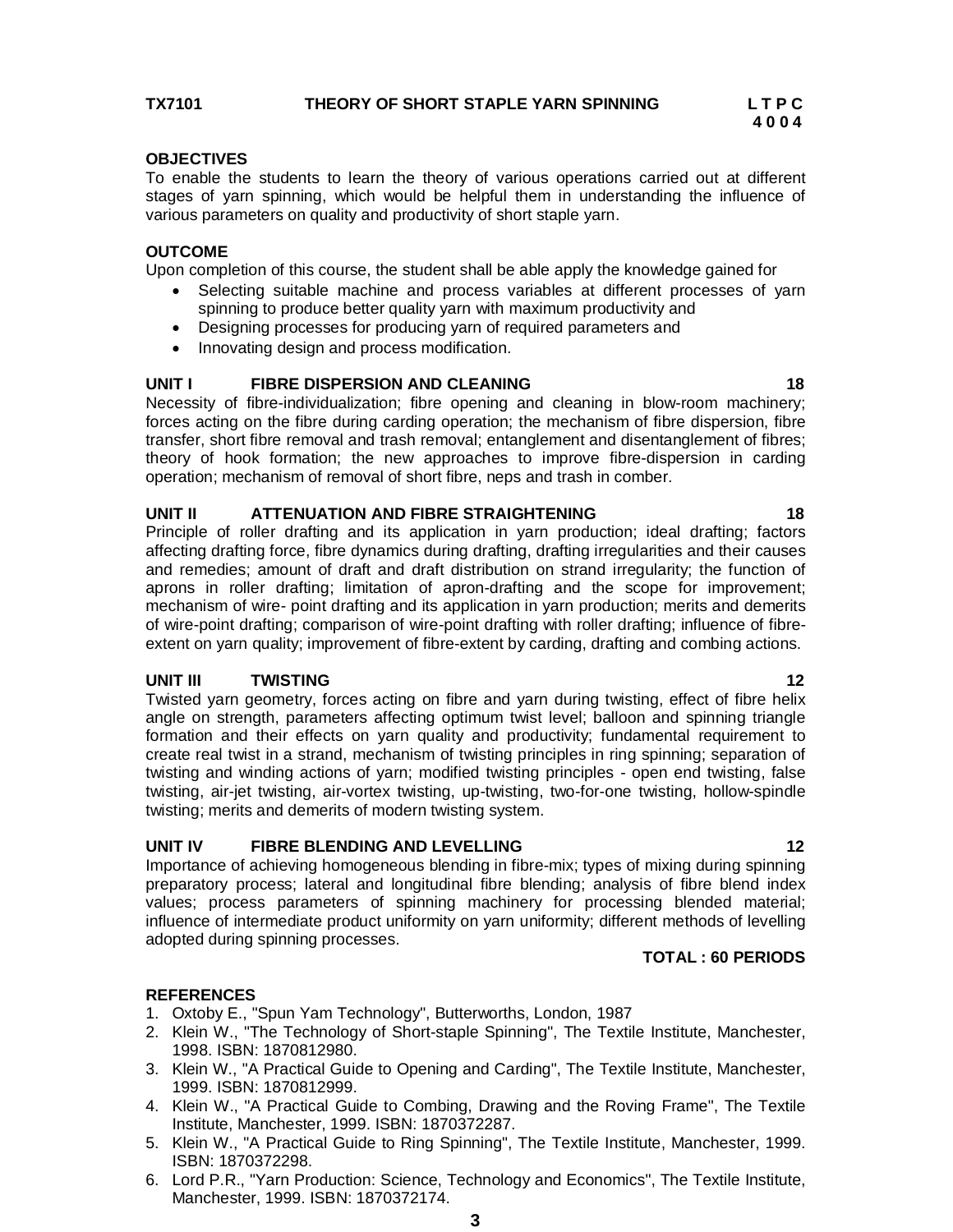**TOTAL : 60 PERIODS**

- 
- To enable the students to learn the Theory of preparation of yarn for fabric formation and different types of fabric formation techniques and
	- Selection and control of process variables during preparatory and fabric formation.

# **OUTCOME**

**OBJECTIVES**

Upon completion of this course, the student shall be able to select and control the process variables at preparatory and fabric formation to achieve the fabric with required qualities.

# **UNIT I WEAVING PREPARATION 12**

Yarn quality requirements - weaving and knitting; winding - yarn faults, quality of splice/knot, knot factor and clearing efficiency, Optimum clearing of yarn; wound yarn package requirements for different weft insertion system and high speed knitting warping; control of ends break in warping, warp beam quality requirements; quality control in size recipe, size pick-up control, yarn stretch control, quality requirements of sized beam – defects and their causes and remedies. Control of productivity in winding, warping and sizing; Waste control in winding, warping and sizing.

# **UNIT II WEAVING 12**

Loom accessories – quality requirements and its effects on loom performance; control of cross ends and missing ends. Loom shed productivity control – loom speed, loom efficiency, loom stops. Fabric quality control – fabric defects and their causes and remedies; process control for weaving filament, blend yarn and dyed yarn.

# **UNIT III KNITTING 12**

Types of stitches and their influence on knit fabric properties; weft knitting – method of setting the machine, factors affecting the formation of loops in weft knitting, performance of different yarns, Fabric defects- causes and remedies.

# **UNIT IV NON-WOVEN 12**

Quality control in web preparation; Influence of material and process parameters on fabric quality and performance.

# **UNIT V UNCONVENTIONAL FABRIC FORMATION 12**

3D Fabrics – Structure, Comparison of 2D and 3D fabrics, classifications; Multilayer fabrics – theory, weaving process, fabric properties, applications; 3 D orthogonal weaving – weaving principles, properties and applications; 3D Braiding – 2D braiding, 3 D braiding, multilayer interlock braiding, properties and applications of braided fabric ; concept of 3D multi axial warp knitting.

**4**

# 7. Salhotra K.R. and Chattopadhyay R., "Book of papers on Blow room, Card", Indian

- Institute ofTechnology, Delhi, 1998. 8. Shaw J., "Short-staple Ring Spinning", Textile Progress, The Textile Institute, Manchester, 1982
- 9. Doraiswamy I., Chellamani P., and PavendhanA., "Cotton Ginning", Textile Progress, Vol. 24, No.2, The Textile Institute, Manchester1993. ISBN: 1870812484.
- 10. Grosberg P. and Iype C, "Yarn Production: Theoretical Aspects", Textile Institute, 1999, ISBN: 1870372034.
- 11. Carl A. Lawrence "Fundamentals of Spun Yarn Technology", CRC Press, 2003, ISBN: 978-1-56676-821-4.

**TX7102 PROCESS CONTROL AND FABRIC ENGINEERING L T P C**

 **4 0 0 4**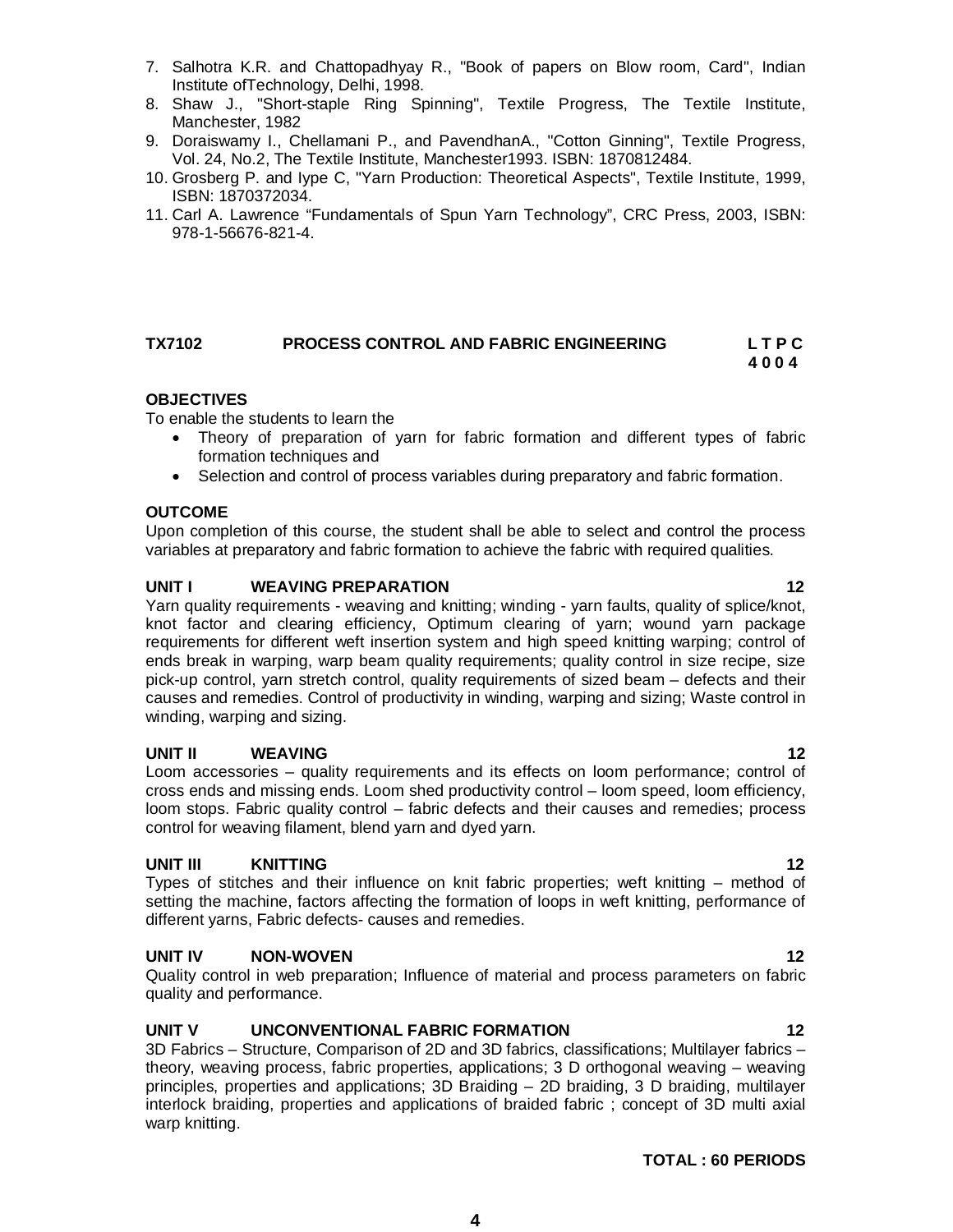# **TEXT BOOKS**

- 1. Russel S.J., "Hand book of nonwovens", Wood head Publishers, Cambridge, England, 2007.
- 2. Albrecht W., Fuchs K. and Kitteleman W., "Nonwoen fabrics", Wiley Vch, 2003, ISBN :3- 527-30406-1
- 3. Anadur S., "Handbook of weaving", CRC Press, London, 2001.
- 4. Paliwal M.C. and Kimothi P.D., Process control in weaving, ATIRA Publications.
- 5. Lord P.R. and Mohamed M.H., "Weaving: Conversion of yarn to fabric", Merrow, 1992, ISBN: 090409538X
- 6. Booth J.E., "Textile Mathematics-Volume 3", The Textile Institute, Manchester, 1977, ISBN: 090073924X.
- 7. Talukdar M.K., Sriramulu P.K. and Ajgaonkar D.B., "Weaving: Machines, Mechanisms, Management", Mahajan Publishers, Ahmedabad, 1998, ISBN: 81-85401-16-0
- 8. Ajgaonkar D.B., "Knitting technology", Universal Publishing Corporation, Mumbai, 1998, ISBN: 81-85027-34-X.
- 9. Chandrasekhar Iyer, Bernd Mammel and Wolfgang Schach., "Circular knitting", Meisenbach GmbH, Bamberg, 1995, ISBN: 3-87525-066-4.
- 10. Spencer D.J., "Knitting Technology", III Ed., Textile Institute, Manchester, 2001, ISBN:185573 333 1.
- 11. Samuel Raz., "Warp knitting production", Melliand Textilberichte, GmbH, Rohrbacher, 1987, ISBN: 3-87529-022-4.
- 12. Lunenschloss J., Albrecht W. and David Sharp, "Non-woven Bonded Fabrics", Ellis Harwood Ltd., New York, 1985, ISBN: 0-85312-636-4.
- 13. Hu J., "3-D fibrous assemblies: Properties, applications and modelling of threedimensional textile structures", Woodhead Publishing Ltd., ISBN 1 84569 377 9.

# **TX7103 TEXTILE QUALITY EVALUATION L T P C**

 **4 0 0 4**

# **OBJECTIVES**

To make the students to

- Understand different characteristics of yarns and fabrics
- Understand the effects of fabric characteristics on its end uses
- Analyze the various reports generated during quality evaluation of yarns and fabrics and
- Interpret the results obtained through these reports for process and quality control.

# **OUTCOME**

Upon completion of this course, the student shall be able to apply the knowledge gained to

- Analyze and interpret the results obtained from quality evaluating systems of yarns and fabrics and
- Design fabrics with appropriate characteristics for the required end uses.

# **UNIT I MASS VARIATION OF TEXTILE STRANDS 5**

Depiction of mass variation of textile strands in time and frequency domain; interpretation and significance of U% and CV% for textile strands; classification and analysis of yarn faults created by mass variation

# **UNIT II VARIANCE LENGTH CURVES AND SPECTGROGRAM OF TEXTILE STRANDS 13**

Effect of specimen length and total length on mass variation measurements of textile strands; theory of construction of VL curve; analysis of variance length curves to understand and avoid the introduction of mass variation during the spinning operation; determination of periodic mass variation in the form of spectrogram; determination of theoretical wave length from spectrum; comparison between normal and ideal spectrum; type of faults and their representation in spectrogram; interpretation of superimposed waves in spectrogram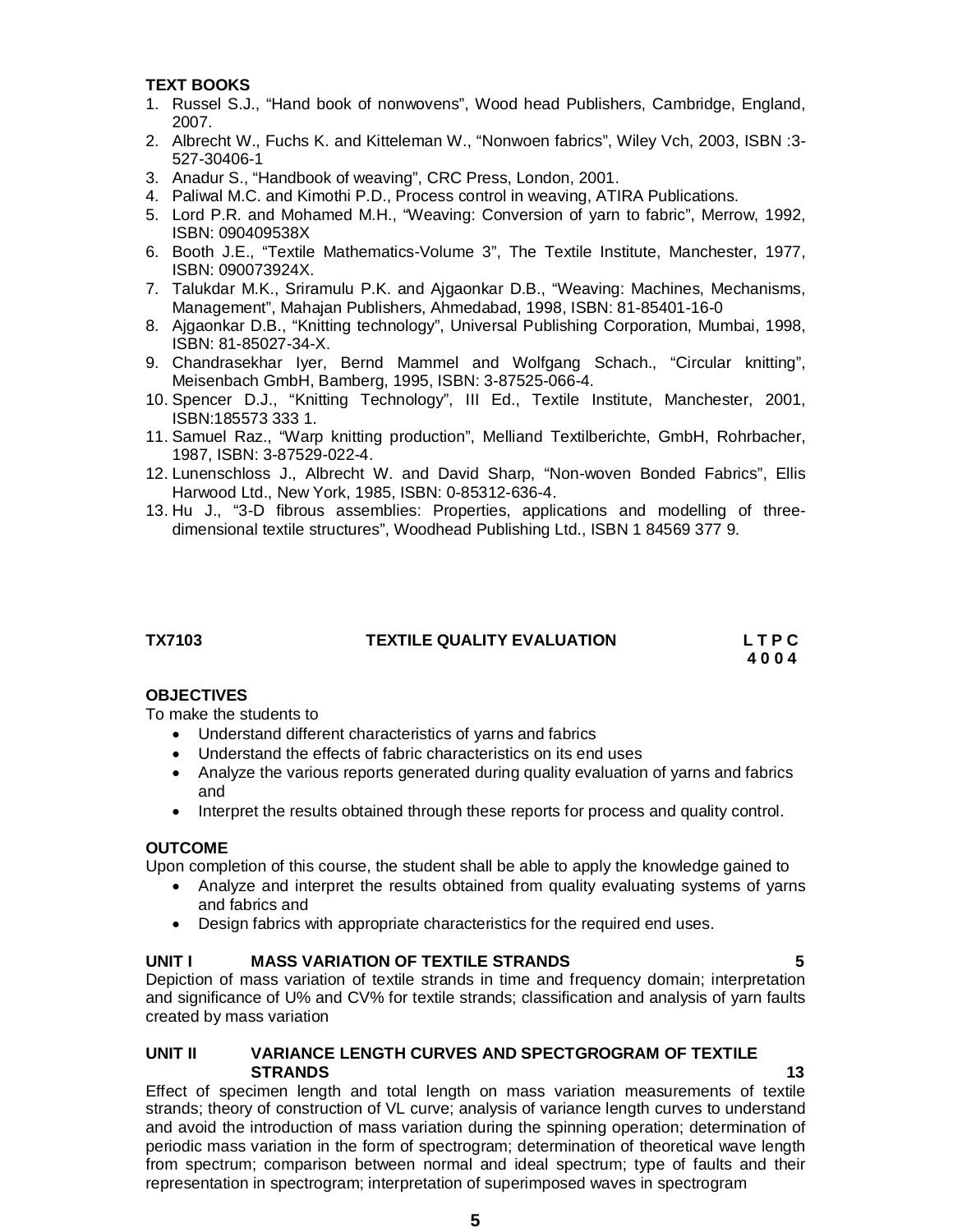# **UNIT III TENSILE PROPERTIES OF YARN 5**

Influence of testing factors on yarn tensile properties; measurement and application of yarn modulus; creep and stress relaxation of yarn; significance of estimating minimum yarn strength

**MECHANISM OF FABRIC FAILURE** 

Mode of fabric failure – tensile, tear, abrasion, slippage, bursting and fatigue; influence of fibre, yarn characteristics and fabric structure on fabric failure

# **UNIT IV COMFORT AND LOW STRESS MECHANICAL PROPERTIES 9**

Role of transmission properties on thermal properties and thermal comfort viz., air permeability, water vapour permeability, resistance to penetration of liquid water, resistance to flow of heat and electrical conductivity; low stress mechanical properties during tensile, compression, bending, shear and buckling deformation; influence of low stress mechanical properties of fabrics on fabric handle, tailorability and sewability

# **UNIT V FABRIC APPEARANCE AND OTHER PROPERTIES 9**

Study of fabric appearance in terms of drape, formability, crease recovery, wrinkle recovery and pilling resistance; influence of fibre, yarn characteristics and fabric structure on the fabric appearance; evaluation of fabric properties like dimensional stability, flammability, impact resistance, absorbency

# **PRACTICALS 30**

- 1. Measurement of U% of sliver, roving and yarn
- 2. Measurement of imperfections and hairiness of yarn
- 3. Analysis of variance-length curve
- 4. Analysis of spectrogram
- 5. Measurement and analysis of single yarn tensile properties
- 6. Study of creep behaviour of yarn
- 7. Measurement and analysis of yarn faults
- 8. Measurement and analysis of surface and compression property of fabric

# **TOTAL : 75 PERIODS**

- 1. Furter R., "Evenness testing in yarn production: Part I", The Textile Institute, Manchester, 1982.
- 2. Furter R., "Evenness testing in yarn production: Part II", The Textile Institute, Manchester, 1982.
- 3. Furter R., "Strength and elongation testing of single and ply yarns", The Textile Institute, Manchester, 1985.
- 4. Steadman R.G., "Cotton testing", Textile Progress, Vol. 27, No.1.Text.Inst, 1997, ISBN:1870812859.
- 5. Lord P.R. and Grover G., "Roller drafting", Textile Progress, Vol. 23 No.4, Textile Institute, 1993, ISBN:1870812468.
- 6. "Instrumentation in the textile industry", Vol. 1; 1996, Instrument Society of America, 1997, ISBN:1556175973.
- 7. Kothari V.K., "Progress in Textiles: Science & Technology Vol. 1, Testing and Quality Management", IAFL Publications, New Delhi, 1999, ISBN: 81-s901033-0-X.
- 8. Slater K., Charles C., Thomas Springfield I.L., "Human Comfort", 1985.
- 9. Bishop D.L., "Fabrics: Sensory and Mechanical Properties", Textile Progress Vol. 26/3, 1994. ISBN: 1870812751.
- 10. Ukponmwan J., Mukhopadhuau A. and Chatterjee K., "Pilling", Textile Progress, Vol. 28/3, 1996. ISBN: 1870372153.
- 11. Li, "The Science of Clothing Comfort", Textile Progress, Vol., 29/3, 1997, ISBN: 1870372247.
- 12. Seyam, "Structural Design of Woven Fabric: Theory and Practice", Textile Progress, Vol., 31/3, 1999.
- 13. Laing and Sleivert, "Clothing Textiles and Human Performance", Textile Progress, Vol. 32/4, 2000.
- 14. Ponmwan, J.O, "The Thermal Insulation Properties on fabrics", Textile Progress, Vol. 24, No.4, Textile Insttitute, 1993, ISBN: 1870812654.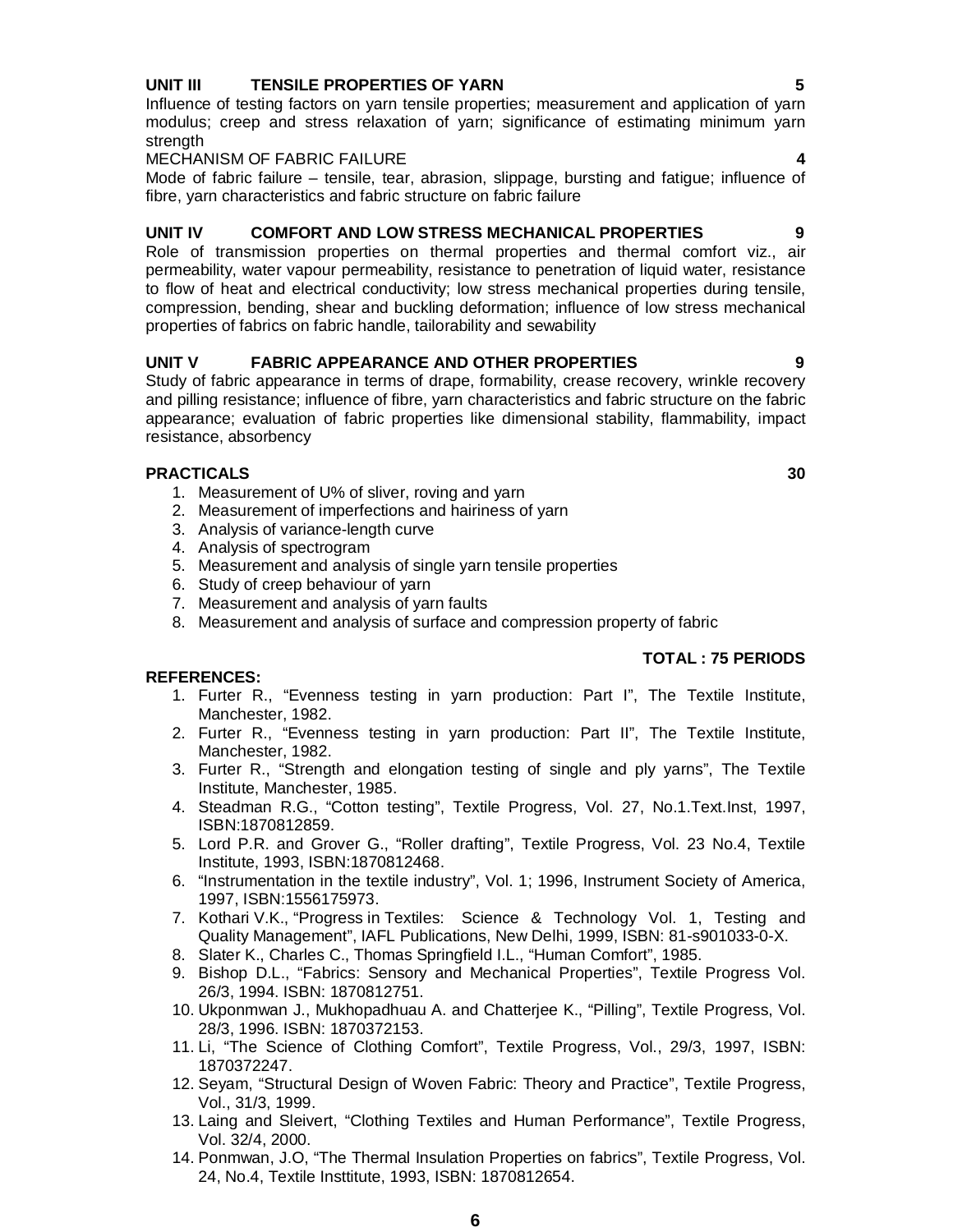**TX7104 FIBRE PHYSICS L T P C**

### **OBJECTIVES**

To enable the students to learn about the

- fibre forming polymer characteristics and their related models and
- models describing fibre structure.

# **OUTCOME:**

Upon completion of this course, the student shall be able to correlate the physical properties of polymer to its microstructure.

**UNIT I** 122 **I** Synthetic fibre forming polymers, definition, terms and fundamental concepts of polymerization; molecular architecture in polymers-configuration and conformation, random chain model and rms end-to-end distance of polymeric chain

# **UNIT II** 12

Glass transition temperature (Tg), Factors affecting Tg, WLF equation; Rubber Elasticity; Melting and Crystallization, polymer solutions- solubility parameter and its significance to fibre spinning.

**UNIT III** 12 Newton's law of viscosity, velocity distribution in flow systems Newtonian and non-newtonian fluids; mass transfer operations: Fick's law of diffusion, solid-liquid extraction and drying operations with application to polymer chips.

**UNIT IV** 12 Deformation of elastic solid, viscoelasticity and its measurement, non-linear viscoelasticity, yield behavior of solids and breaking phenomena

# **UNIT V** 12

Models describing fibre structure, Fringed fibrillar and fringed micellar model, One phase model.

# **TOTAL : 60 PERIODS**

# **REFERENCES**

- 1. Billmeyer, "Textbooks of Polymer Science", 3rd ed., Wiley, 1984.
- 2. Sperling, "Introduction to Physical Polymer Science", Wiley, 1986.
- 3. Odian, "Principle of Polymerizatin", 3<sup>rd</sup> ed., Wiley, 1991.
- 4. Gordon,"High Polymers", Addision-Wesley, 1963.
- 5. Gupta.V.B. and Kothari V.K., "Man Made Fibre Production", Chapman and Hall, 1985
- 6. Kothari V.K., "Textile Fibres: Developments and innovations", IAFL Publication, 2000
- 7. Hongu T. and Philips G., "New Fibres", Wood Head Publishing Ltd,1997

### **TX7105 FUNCTIONAL FINISHES L T P C**

 **4 0 0 4**

# **OBJECTIVES**

To Enable the students to learn various finishes applied on the textile fabrics for different applications.

# **OUTCOME**

Upon completion of this course, the student shall be able to state the

- Need for functional finishes and
- Methods of application of finishes and its evaluation.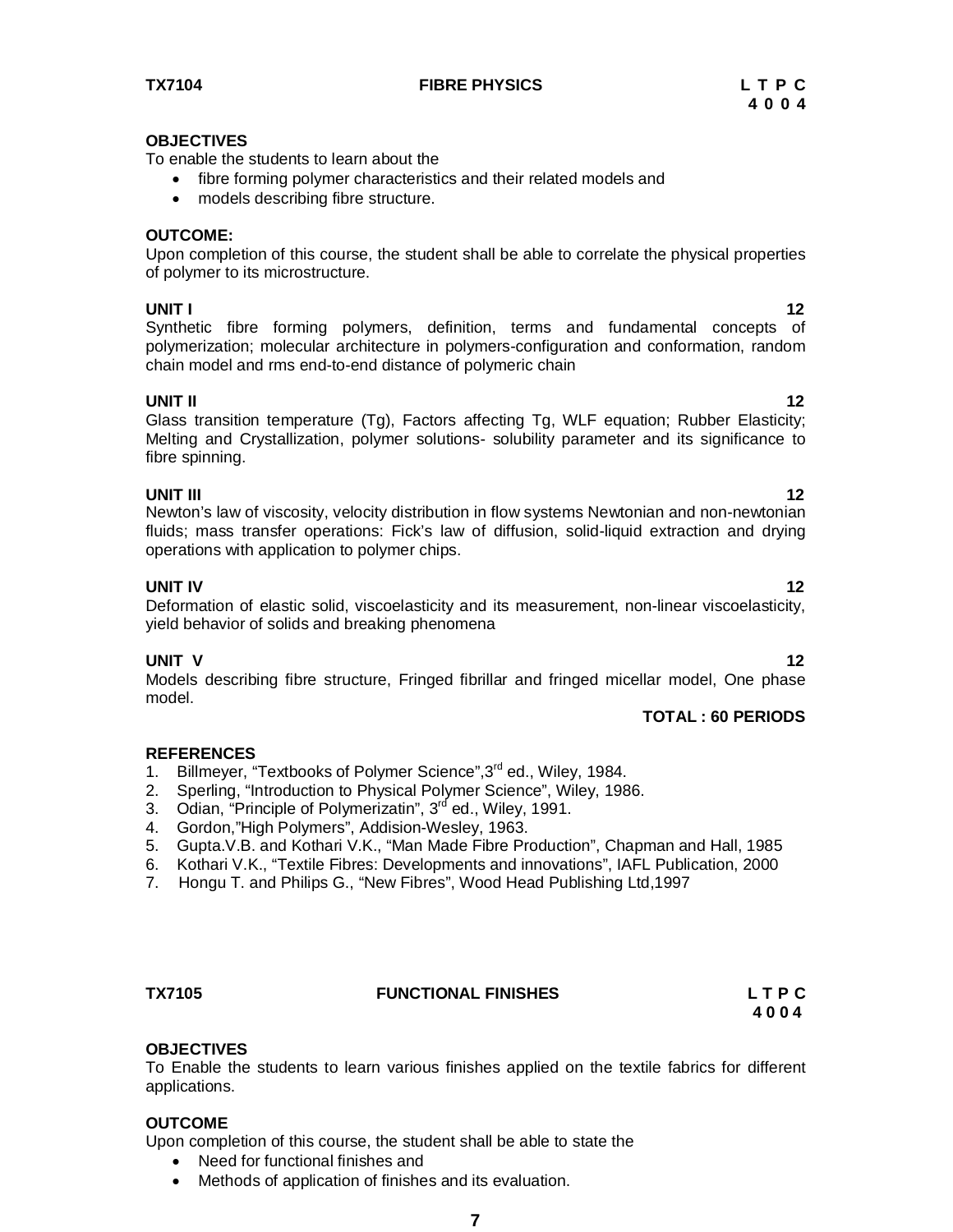# **UNIT I** REPELLENCY FINISH **12**

Wetting and Wicking; surface energy – concept, measurement and relevance to repellency; repellents applied to textile substrates; repellency tests; application of repellents by impregnation, coating and surface modification techniques.

# **UNIT II SOIL RELEASE AND ANTISTATIC FINISHING 12**

Detergency and soil release concepts; soil release agents; applications of soil- release finishes and testing; antistatic finishes- measurement, mechanism and antistatic agents applied on substrates.

# **UNIT III FLAME PROOFING** 12

Terminology related to flammability; flame retardant mechanisms; flame retarding chemicals for textile materials and testing of flame retardant finishes.

# **UNIT IV BY PROTECTION 12**

UV radiation; factors affecting UV protection; UV protection finishes; measurement of UV protection.

# **UNIT V ANTIMICROBIAL FINISH 12**

Basic of microbiology; classification; chemistry and application of antimicrobial finishes; evaluation of antimicrobial finishes.

# **TOTAL : 60 PERIODS**

# **REFERENCES**

- 1. Nierstrasz V. and Cavaco-Paulo A., "Advances in textile biotechnology", Woodhead Publishing Ltd, Cambridge, UK, 2010.
- 2. Schindler W. D. and P J Hauser P. J., "Chemical finishing of textiles" Woodhead Publishing Ltd, Cambridge, UK, 2004.
- 3. Cavaco-Paulo A. and Gubitz G., "Textile processing with enzymes", Woodhead Publishing Ltd, Cambridge, UK, 2003.
- 4. Heywood D., "Textile finishing ", Woodhead Publishing Ltd, Cambridge, UK, 2003.
- 5. Rouette H. K., "Encyclopedia of textile finishing: English Version, Vol. 3 ", Woodhead Publishing Ltd, Cambridge, UK, 2001.

### **TX7201 STATISTICS FOR TEXTILE ENGINEERING L T P C 3 1 0 4**

# **OBJECTIVES**

To make the students to learn about the

- Probability distributions, sampling and testing of hypothesis
- Process control using charts and process capability
- Design of experiments for textile applications and
- Modeling the probabilistic phenomena.

# **OUTCOME**

Upon completion of this course, the student shall be able to

- Design the experiment, conduct statistical tests and analyse the results to arrive at the conclusions
- Study the capability of process and control the process based on data available and
- Make decisions with minimum error from available data.

# **UNIT I PROBABILITY DISTRIBUTION AND ESTIMATIONS 6**

Applications of Binomial, Poisson, normal, t, exponential, chi-square, F and Weibull distributions in textile engineering; point estimates and interval estimations of the parameters of the distribution functions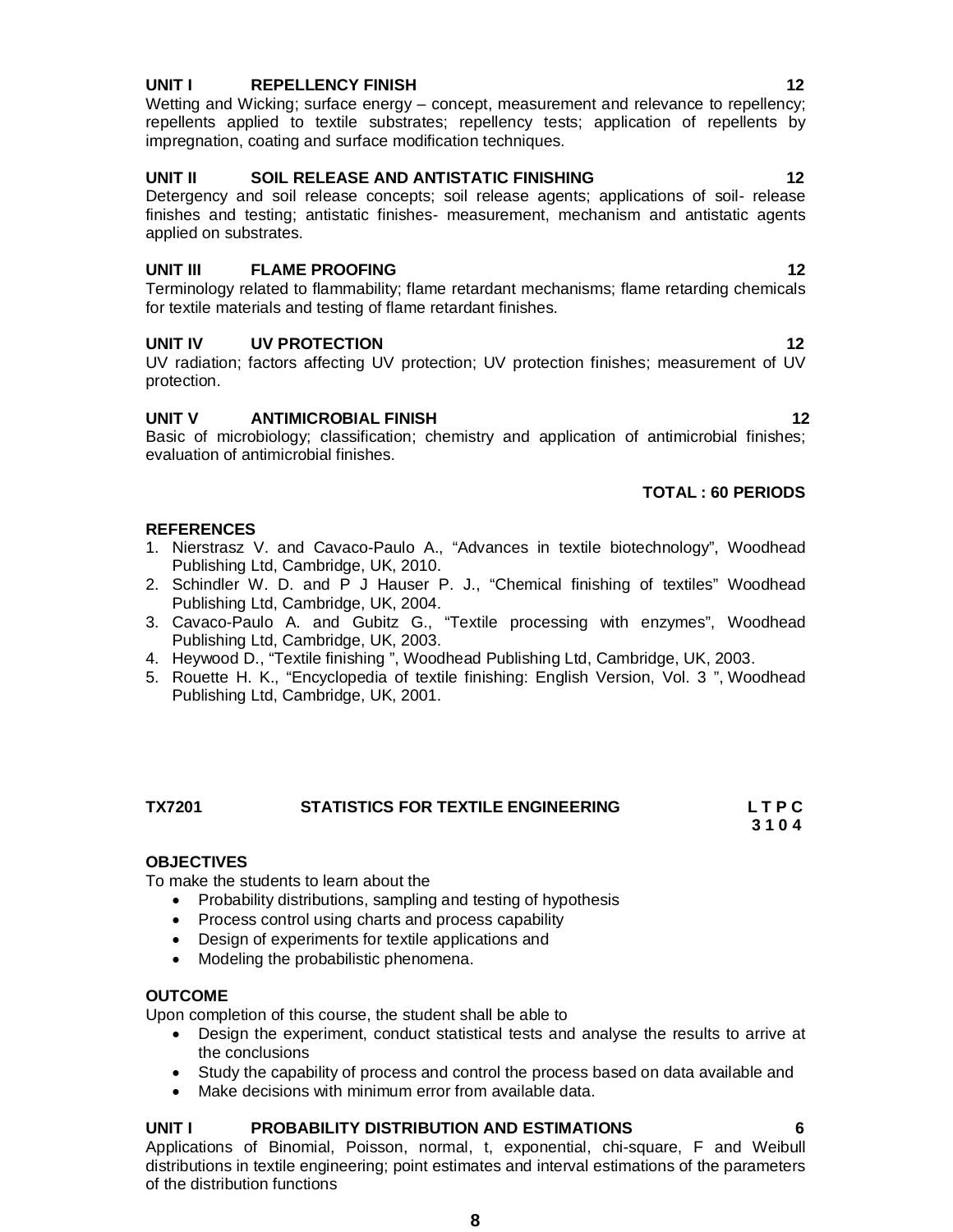# **UNIT II HYPOTHESIS TESTING 18**

Sampling distribution; significance tests applicable to textile parameters – normal test, t-test, chi-square test and F-test; p-Values; selection of sample size and significance levels with relevance to textile applications; acceptance sampling

# **UNIT III ANALYSIS OF VARIANCE AND NON-PARAMETRIC TESTS 12**

Analysis of variance for different models; non-parametric tests - sign test, rank test, concordance test

# **UNIT IV PROCESS CONTROL AND CAPABILITY ANALYSIS 12**

Control charts for variables and attributes - basis, development, interpretation, sensitizing rules, average run length; process capability analysis

# **UNIT V DESIGN AND ANALYSIS OF EXPERIMENTS 12**

 $2<sup>k</sup>$  full-factorial designs; composite designs; robust designs; development of regression models, regression coefficients; adequacy test; process optimizations.

# **REFERENCES**

- 1. Montgomery D.C., "Introduction to Statistical Quality Control", John Wiley and Sons, Inc., Singapore, 2002, ISBN: 997151351X.
- 2. Leaf G.A.V., "Practical Statistics for the Textile Industry, Part I and II", The Textile Institute, Manchester, 1984, ISBN:0900739517.
- 3. Douglas C. Montgomery, "Design and analysis of experiments", John Wiley & Sons, Inc, Singapore, 2000, ISBN 9971 51 329 3
- 4. Ronald D. Moen, Thomas W. Nolan, Lloyd P. Provost, "Quality improvement through planned experimentation', McGraw-Hill, 1998, ISBN 0-07-913781-4

**TX7202 CLOTHING SCIENCE L T P C**

# **OBJECTIVES**

To enable the students to learn about the

- Important characteristics of the fabric responsible for its comfort properties and
- Different phenomena which take place in the fabric related to the comfort properties of the fabric.

 **4 0 0 4**

# **OUTCOME**

Upon completion of this course, the student shall be able to

- Understand different phenomena such as wetting, wicking and, heat and moisture interaction and
- Correlate the property of the fabric with comfort to the wearer.

### **UNIT I FABRIC HAND** 12

Definition and concept of fabric hand; Elements relating to fabric hand; Development of fabric hand evaluation - Subjective evaluation of fabric hand; Objective evaluation of fabric hand - The El Mogahzy–Kilinc hand method. Effects of fibre and yarn properties on fabric hand.

# **UNIT II CHARACTERISTICS OF POROUS MATERIALS 12**

Geometrical characterization of single fibres; Structural analysis of fibrous materials with fibre orientations; Determination of the fibre orientation; Characterization of porous fibrous materials; Pore distribution in a fibrous material; Methods of Measurement of moisture vapour transfer.

**TOTAL : 60 PERIODS**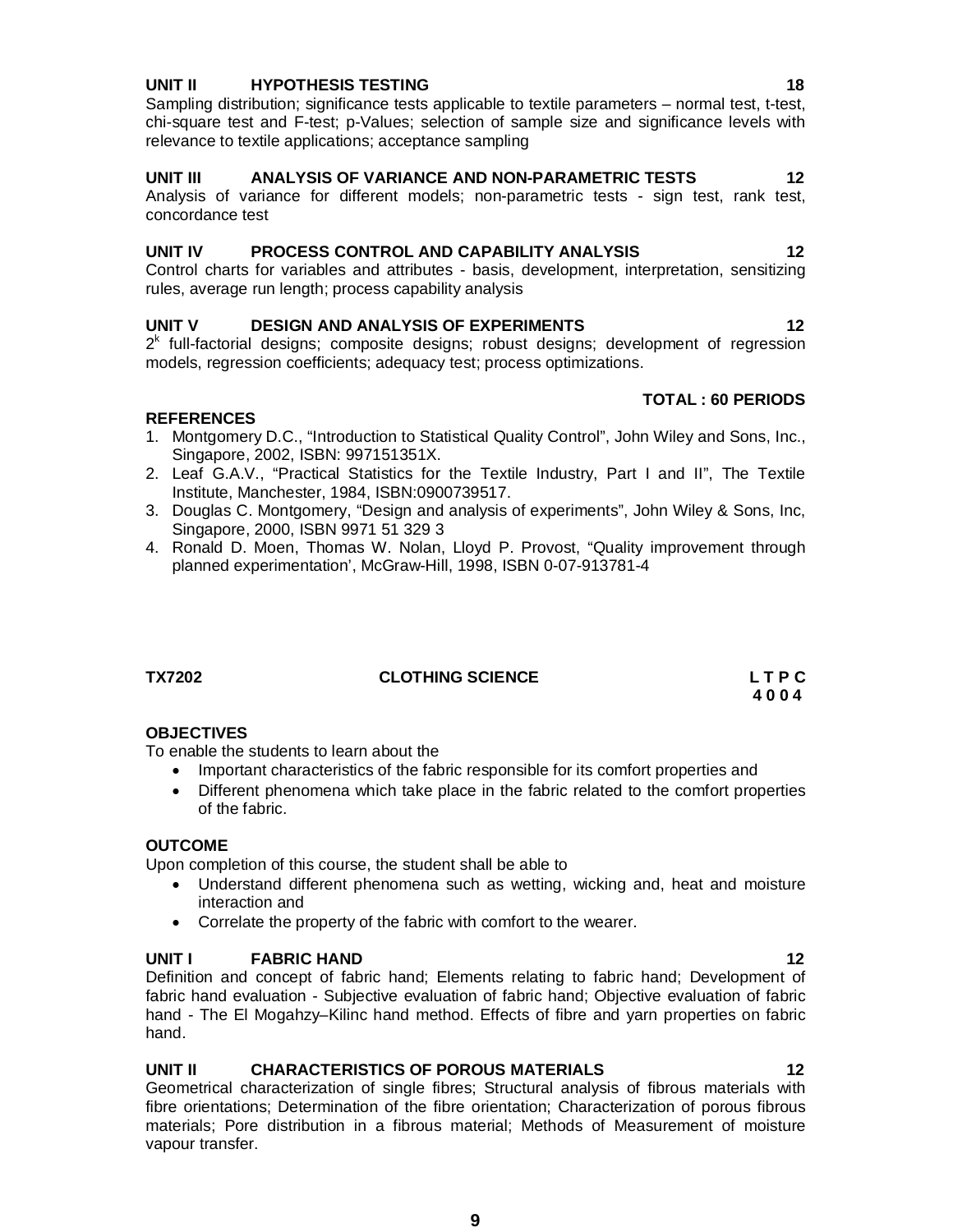# **UNIT III WICKING AND WETTING 12**

Definitions; wetting – adhesive forces and interactions across interfaces; Surface tension; curvature; roughness and their effects on wetting phenomena. Wicking phenomena in fibrous materials – Capillarity; Hysteresis effects; Instability of liquid flow; Liquid spreading, absorbency in fibrous assemblies.

# **UNIT IV HEAT AND MOISTURE INTERACTIONS 12**

Principles of Moisture diffusion; Thermal conduction and moisture diffusion in fibrous materials – Thermal conduction analysis; Effective thermal conductivity (ETC) for fibrous materials; Prediction of ETC by thermal resistance networks, volume averaging method and homogenization method; Structure of plain weave woven fabric composites and the corresponding unit cell

# **UNIT V PHYSIOLOGICAL COMFORT 12**

Neuro physiological comfort – basis of Sensory Perceptions, measurement techniques – Mechanical Stimuli and thermal stimuli. Fabric tactile and mechanical properties – fabric prickliness, itchiness, stiffness, softness, smoothness, roughness, and scratchiness. Predictability of clothing comfort performance.

# **TOTAL : 60 PERIODS**

# **REFERENCES**

- 1. Hassan M. Behery, "Effect of Mechanical and Physical Properties on Fabric Hand", Wood head Publishing Ltd., ISBN 0-8493-3479-9.
- 2. Li Y., "The Science of Clothing Comfort", Textile Progress 31:1
- 3. Laing, R.M. and Sleivert G.G., "Clothing, Textile and Human Performance, Textile Progress, 32:2
- 4. Pan N. and Gibson P., Thermal and moisture transport in fibrous materials Wood head Publishing Limited ISBN-10: 1-84569-226-8.

| <b>TX7001</b> | THEORY OF YARN STRUCTURES | LTPC |
|---------------|---------------------------|------|
|               |                           | 4004 |

# **OBJECTIVES**

To enable the students to learn about the structure of ideal and real yarn, migration of fibres in the yarn, breakage mechanism of yarn, mechanics of blended yarns and relationship between structure and property of yarns produced by different spinning systems.

# **OUTCOME**

Upon completion of this course, the student shall be able to apply the knowledge gained to

- Estimate the parameters related by structure of yarn and
- Engineer the structure of yarn with required properties and end uses.

# **UNIT I YARN GEOMETRY 18**

Elements of yarn geometry; geometry of helix and its application to yarn structures; yarn diameter, packing of fibres in yarn; estimation of packing density and radial packing density of yarn; geometry of folded yarns

# **UNIT II FIBRE MIGRATION 6**

Migration characteristics in continuous filament and spun yarns; effect of various parameters on migration; measurement of fibre migration in yarn; effect of migration on tensile behaviors and hairiness of the yarn

# **UNIT III YARN MECHANICS 12**

Analysis of tensile behavior, prediction of breakage - continuous filament yarn and spun yarn; effect of fibre properties and geometrical configuration of yarn on the tensile and bending properties of yarn; design of yarn structures for certain functional uses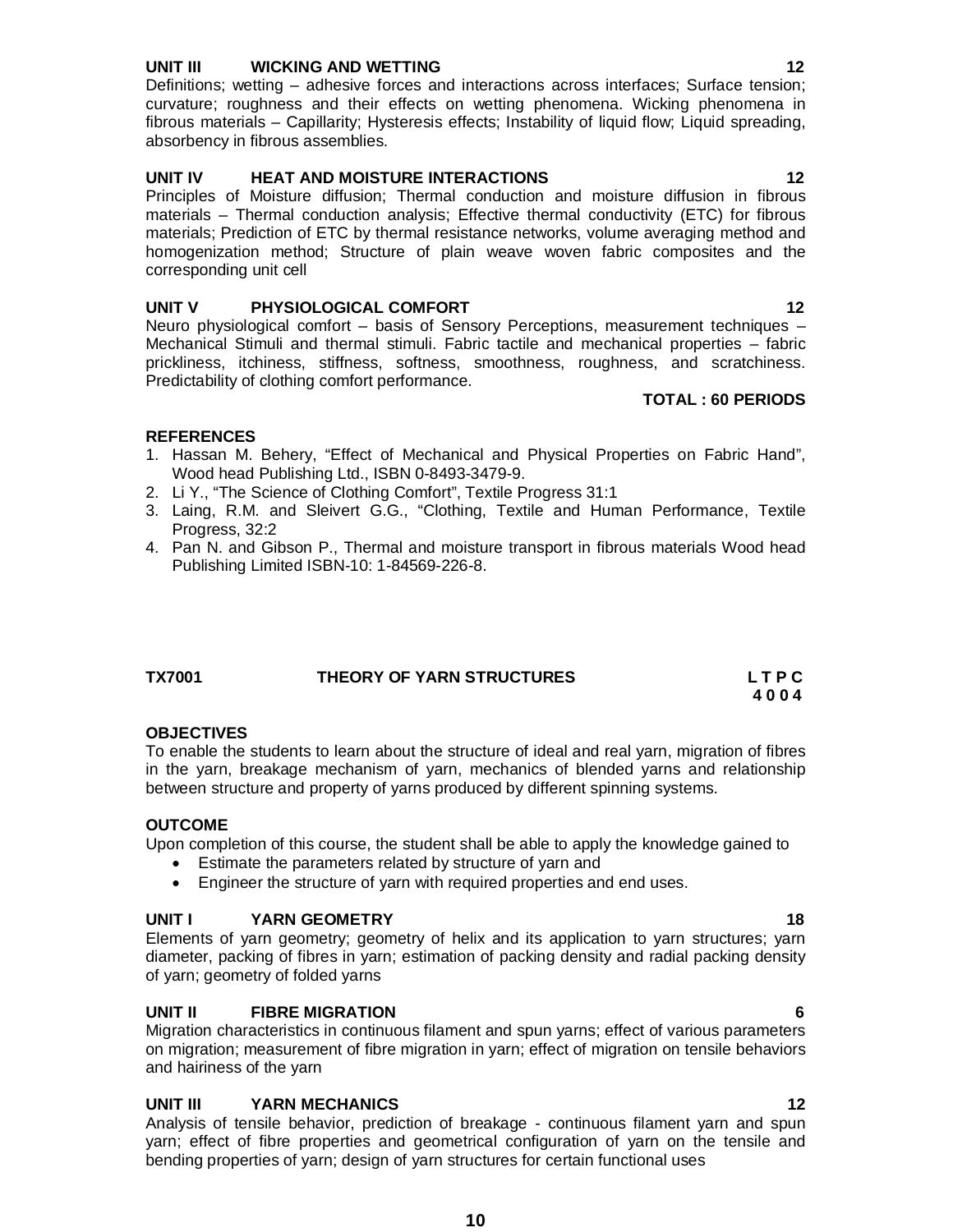# **UNIT IV BLENDED YARN MECHANICS 12**

Blend irregularity; measurement of blending irregularity; concept of elongation balance; effect of properties of constituent fibres and blend composition on behavior of blended yarns

# **UNIT V STRUCTURE - PROPERTIES RELATIONSHIP 12**

Structure - property relationship in yarns produce from different spinning systems.

# **TOTAL : 60 PERIODS**

**TOTAL : 60 PERIODS** 

- **REFERENCES:**
- 1. Hearle J.W.S., Grosberg P. and Baker S., "Structural Mechanics of fibres, yarns and fabrics", Wiley Interscience, New York, 1969.
- 2. Goswami B.C., Martindale J.G. and Scardino F.L., "Textile Yarns: Technology, Structure and Applications", Wiley Interscience, New York, 1985.
- 3. Hearle J.W.S., Thwaitesand J.J. and Amikrbayhat A., "Mechanics of Flexible Fibre Assemblies", Maryland, 1980.
- 4. Postle P., Dejong S.and Carnaby G.A., "The Mechanics of Wool Structure", Ellis Horwood, London, 1988.
- 5. Grosberg P. and Iype C., "Yarn production: Theoretical aspects", Textile Institute publication, 1999, ISBN-13: 978 1 87037 203 9.

# **TX7002 STRUCTURE AND PROPERTIES OF FABRICS L T P C**

### **4 0 0 4 OBJECTIVES**

To enable the students to learn about the

- Geometrical properties of fabrics and its relationship with the mechanical properties of fabric and
- Theory and evaluation of fabric hand.

### **OUTCOME**

Upon completion of this course, the student shall be able to apply the knowledge gained to

- Determine the geometrical parameters of woven, knitted and bonded fabrics
- Correlate the geometry of fabric with the mechanical properties of fabrics and
- Evaluate the hand of fabric.

# **UNIT I GEOMETRICAL PROPERTIES OF FABRICS 18**

Plain Fabric- theories, crimp ratio and thread spacing, jammed condition; geometry of nonplain fabric; Knitting- geometry of plain, complex knitted structures.

# **UNIT II MECHANICAL PROPERTIES OF WOVEN FABRICS 18**

Tensile- geometrical changes during extension, load-extension modulus of fabrics; Buckling – buckling of elastic materials, complex forms of buckling; Shear and drape – complex fabric deformation, nature of shear, shear properties, drape of fabrics.

# **UNIT III MECHANICS OF KNITTED AND BONDED FABRICS 12**

Stress-strain behavior of plain knit fabric and warp knit fabrics, Mechanical properties of bonded fabrics. Structure property relationship in bonded fabrics.

### **UNIT IV THEORY AND EVALUATION OF FABRIC HAND 12**

Definition and concept of fabric hand, Fabric hand attributes and quality descriptors, Subjective evaluation of fabric hand, Objective evaluation of fabric hand, Effect of fibre yarn and fabric factors on fabric hand, Effect of processing on fabric hand, different hand evaluation methods.

- 1. Hearle J.W.S., Grosberg P. and Baker S., "Structural mechanics of Fibres yarn and Fabrics", Vol .1, Wiley-Intersciences, New York, 1969.
- 2. Hassan M. Behery, "Effect of mechanical and physical properties on fabric hand", Woodhead Publishing Limited, Cambridge, England, ISBN 13: 978-1-85573-918-5.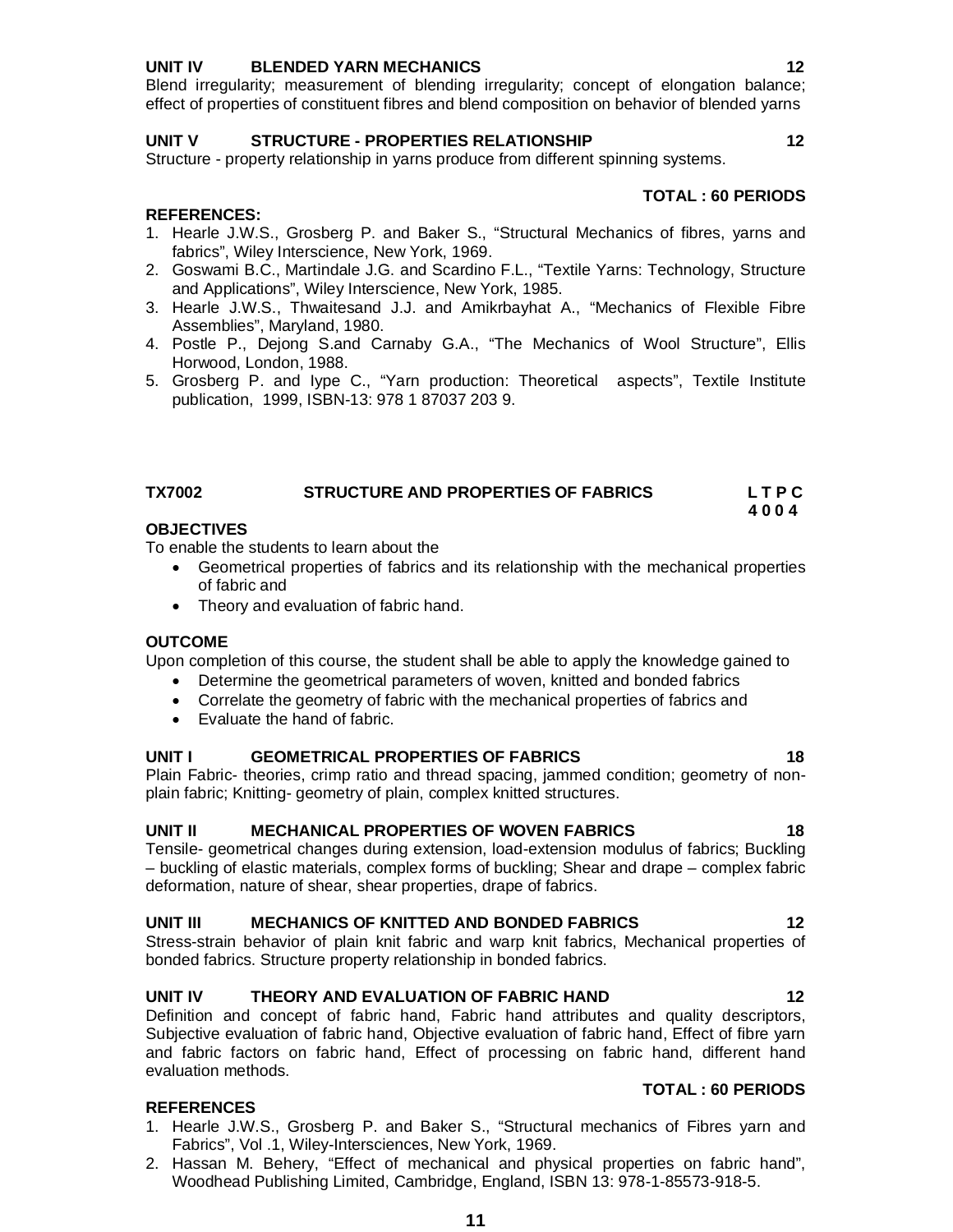- 3. Hu W., "Structure and mechanics of woven fabrics", Woodhead Publishing Limited, Cambridge, England, ISBN: 1-85573 904 – 6.
- 4. Dubruvski D., "Woven fabric Engineering", 2010, Sciyo, ISBN :978-953-307-194-7.
- 5. Dabiyan H., "Analysis of warp knitted structure, Part I, II, III & IV", Journal of The Textile Institute, 2012 Vol 102.

# **TX7003 MANAGEMENT OF RESEARCH AND DEVELOPMENT L T P C**

### **4 0 0 4 OBJECTIVES**

To enable the students to learn about the

- Management of Research and Development activity in industry
- Regulations governing R&D activities.

# **OUTCOME**

Upon completion of this course, the student shall be able to manage R & D activities in organizations

# **UNIT I 6**

Technological Innovation- types, nature, processes, need and importance; R&D - in world economic development, Indian economic development; R&D - corporate function and for strategic partnership in industries; innovation and creativity

**UNIT II** 12 Innovation focus in textiles organisations; HRM issues in textile innovations, leadership and innovation management in textile industries; organizational design and structure in textile innovation management; measurement, evaluation and assessment of R&D

# **UNIT III** 12

Indian R&D infrastructure and Institutional framework; R&D promotion, incentives and support, cooperation between industry, institution and government Departments; commercialization of R &D; financing of R&D projects

**UNIT IV** 12 Concept of intellectual property, different types of IP, rationale behind intellectual property, balancing the rights of the owner of IP and society, enforcement of IPR; IP and constitution of India, world intellectual property organization (WIPO), WTO/TRIPS agreement, India and the TRIPS agreement; Patent law in India, interpretations and implementations, transitional period.

### **UNIT V** 18

International patent laws, the patent cooperation treaty; Madrid system of international registration of trade marks, Hague system of international protection of industrial designs, The Lisbon agreement of protection of appellations of origin; Indian patent system, patentable inventions, difference between patentable and non patentable inventions; procedure for obtaining patent, consequences of grant of patent, rights of a patentee, limitations on patentee's rights, revocation of patent for non-working; transfer of patent, licence, transmission of right by operation of law, infringement of patent; Case studies relevant to textile patents

# **TOTAL : 60 PERIODS**

- 1. Alexander Stack, "International Patent Law", Edward Elgar Publishing Limited, 2011, ISBN: 9781849802581.
- 2. Allan Afuah, "Innovation Management, 2/e", Oxford University press India, 2009, ISBN:9780198064169.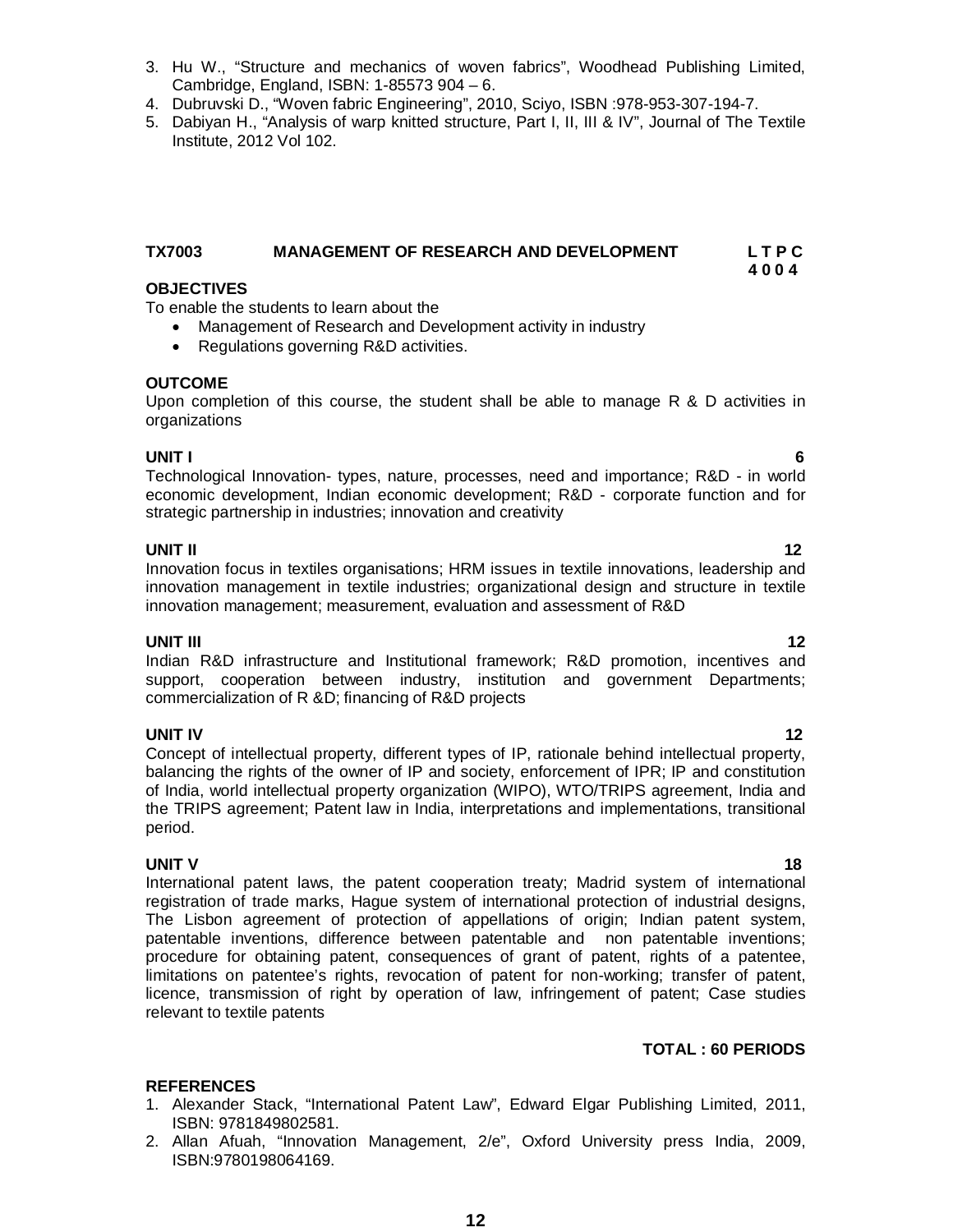- 3. Joe Tidd and John Bessant, "Managing Innovation: Integrating Technological, Marketing and Organizational Change", IV Edition, John Wiley India Pvt. Ltd New Delhi, 2011,ISBN 13:9788126534050.
- 4. Rao M.B. and Manjula Guru " Patent Law in India", Wolters Kluwer Law and Business, 2010, ISBN 13: 9789041132604
- 5. "Managing Innovation in Textiles 2011-International conference", Textile Institute, Manchester, UK, 2011, ISBN:9780956641922

# **TX7004 ENZYME TECHNOLOGY FOR TEXTILE PROCESSING L T P C**

 **4 0 0 4**

# **OBJECTIVES**

To enable the students to learn about

- Enzymes, types and kinetics of enzyme reaction on textile fibres
- Application of enzymes on different fibres and
- Treatment of enzyme effluents.

# **OUTCOME**

Upon completion of this course, the student shall be able to

- Give the rationale for selecting enzymes for particular processing and
- Appreciate limitations of existing processing operations using chemicals.

# **UNIT I** ENZYMES 12

Nomenclature and classification of enzymes; characteristic features of enzymes; modifiers of enzyme activity - activators and inhibitors; specificity of enzyme action; extraction and purifications of enzymes.

# **UNIT II ENZYME KINETICS 12**

Kinetics of single-substrate enzyme-catalysed reactions; Basics of kinetics of multi-substrate enzyme-catalysed reactions.

# **UNIT III ENZYMES FOR COTTON FIBRE** 12

Chemistry and structure of cotton fibre; enzymes in pretreatment of cotton substrates – desizing, scouring, bleaching and bio finishes.

# **UNIT IV ENZYMES FOR OTHER FIBERS 12**

Enzymes for processing and functionalizing protein fibres; enzymatic modification of polyester, polyamide, polyacrylonitrile and cellulose acetate fibres.

# **UNIT V ENZYMES IN EFFLUENT TREATMENT 12**

Enzyme technology and biological remediation, Enzyme decolourisation and decolouration by biosorption and enrichment cultures.

# **TOTAL : 60 PERIODS**

- 1. Freifelder D., "Molecular Biology ", Jones and Bartlett Publishers Inc. 1987.
- 2. Nierstrasz V. and Cavaco-Paulo A., "Advances in textile biotechnology", Woodhead Publishing Ltd, Cambridge, UK, 2010.
- 3. Cavaco-Paulo A. and Gubitz G., "Textile processing with enzymes", Woodhead Publishing Ltd, Cambridge, UK, 2003.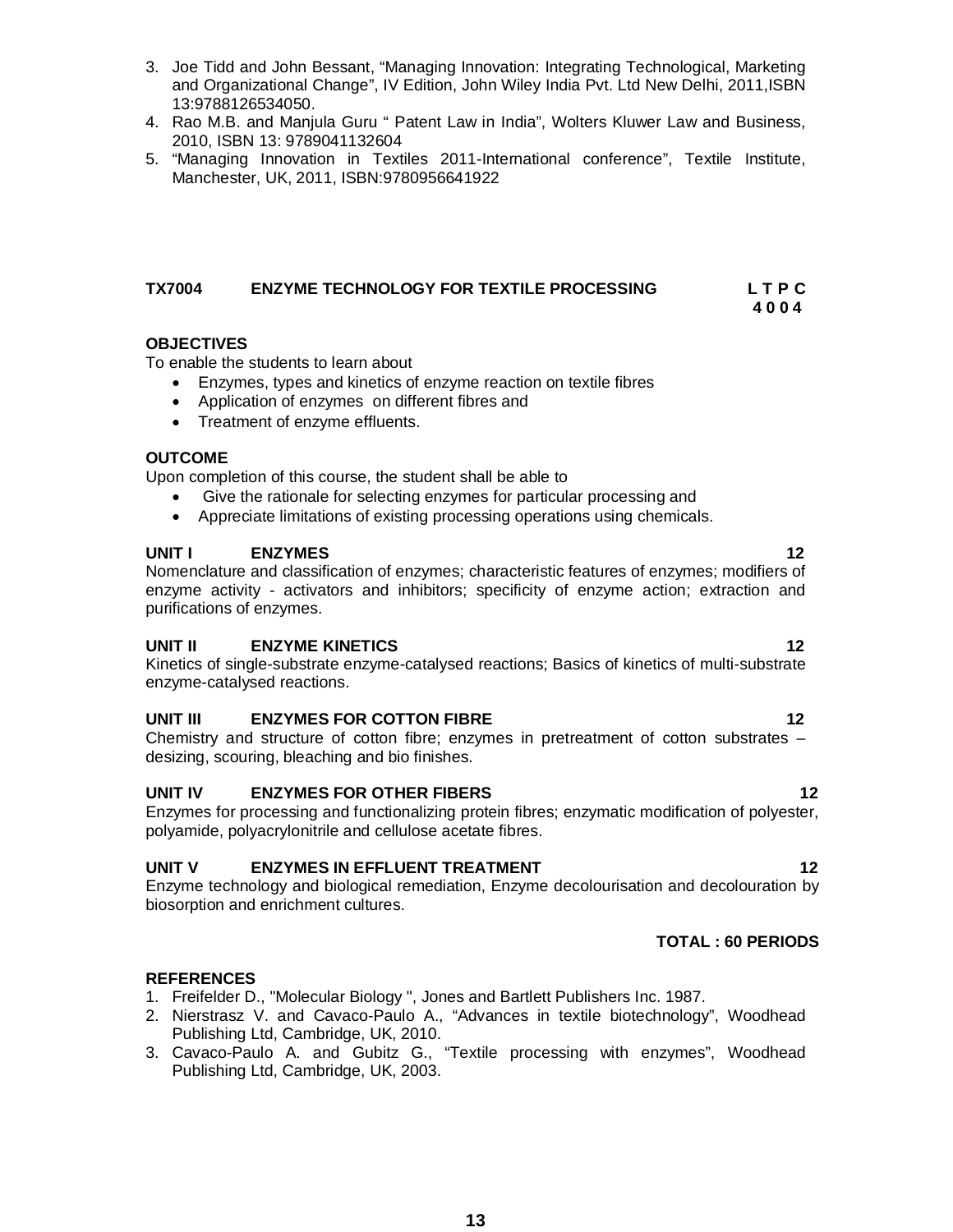To enable the students to learn about

 Pollutants from textile chemical processing industry, treatment and Government regulations.

### **OUTCOME**

Upon completion of this course, the student shall know

- The hazards due to pollutants from textile chemical processing industry
- Method of treatment of pollutants
- Managing pollutants as per Government regulations and
- Methods of green processing.

**UNIT I 12** Industrial policy of India; pollution monitoring and control; functions and activities of Ministry of environment; Central and State pollution control boards; environmental clearance and guidelines for industries; environment impact assessment; fiscal incentives for environmental protection; environmental auditing.

### **UNIT II** 12

Wastewater characteristics; wastewater treatment - objectives, methods and implementation considerations; recycling of effluents.

### **UNIT III** 12

Identification and reduction of pollution sources in textile wet processing; pollution control in man - made fibre industry; analysis of textile processing effluents – colour, odour, pH, total solids, suspended solids, total dissolved solids, BOD, COD, total alkalinity, chloride, sulphates, calcium and chromium; tolerance limits for effluents; bio - degradability of textile chemicals and auxiliaries.

### **UNIT IV** 12

Technical regulations on safety and health aspects of textile materials – banned dyes and chemicals; eco labeling, eco friendly textile processes - machines and specialty chemicals; natural dyes and environmental considerations.

**UNIT V** 12 Need for solid and hazardous waste management in textile industry, types and sources of solid and hazardous wastes, storage, collection and transport of wastes, waste processing technologies, waste disposal

### **REFERENCES**

- 1. Trivedi R.K., "Handbook of Environmental laws, Acts, Guidelines, Compliances and Standards", Vol. 1, Enviro Media, India, 1996.
- 2. George Thobanoglous and Franklin L. Burton., "Waste Water Engineering and Treatment, Disposal, Reuse (Metcalf & Eddy Inc., California)", Tata McGraw-Hill Publishing co Ltd, New Delhi, 1995.
- 3. Manivasakam N., "Treatment of Textile Processing Effluents (including analysis)", Sakhi Publications, Coimbatore, 1995.
- 4. "Eco-Textiles: Regulations, Labels, Processing and Testing, A Special Report", The Bombay Textile Research Association, Mumbai, 1996.
- 5. "Symposium Proceedings on Eco Friendly Textile Processing", Department of textile Technology, Indian Institute of Textile Technology, New Delhi, 1995.
- 6. Skelly J. K., "Water Recycling in Textile wet Processing", Woodhead Publishing Ltd, 2003.
- 7. Cooper P., " Colour in Dyehouse Effluent", Woodhead Publishing Ltd, 1995.
- 8. Slater K., "Environmental impact of textiles: Production Processes and Protection", Woodhead Publishing Ltd, 2003.
- 9. Chritie R., "Environmental aspects of textile dyeing", Woodhead Publishing Ltd, 2007.

**14**

# **TOTAL : 60 PERIODS**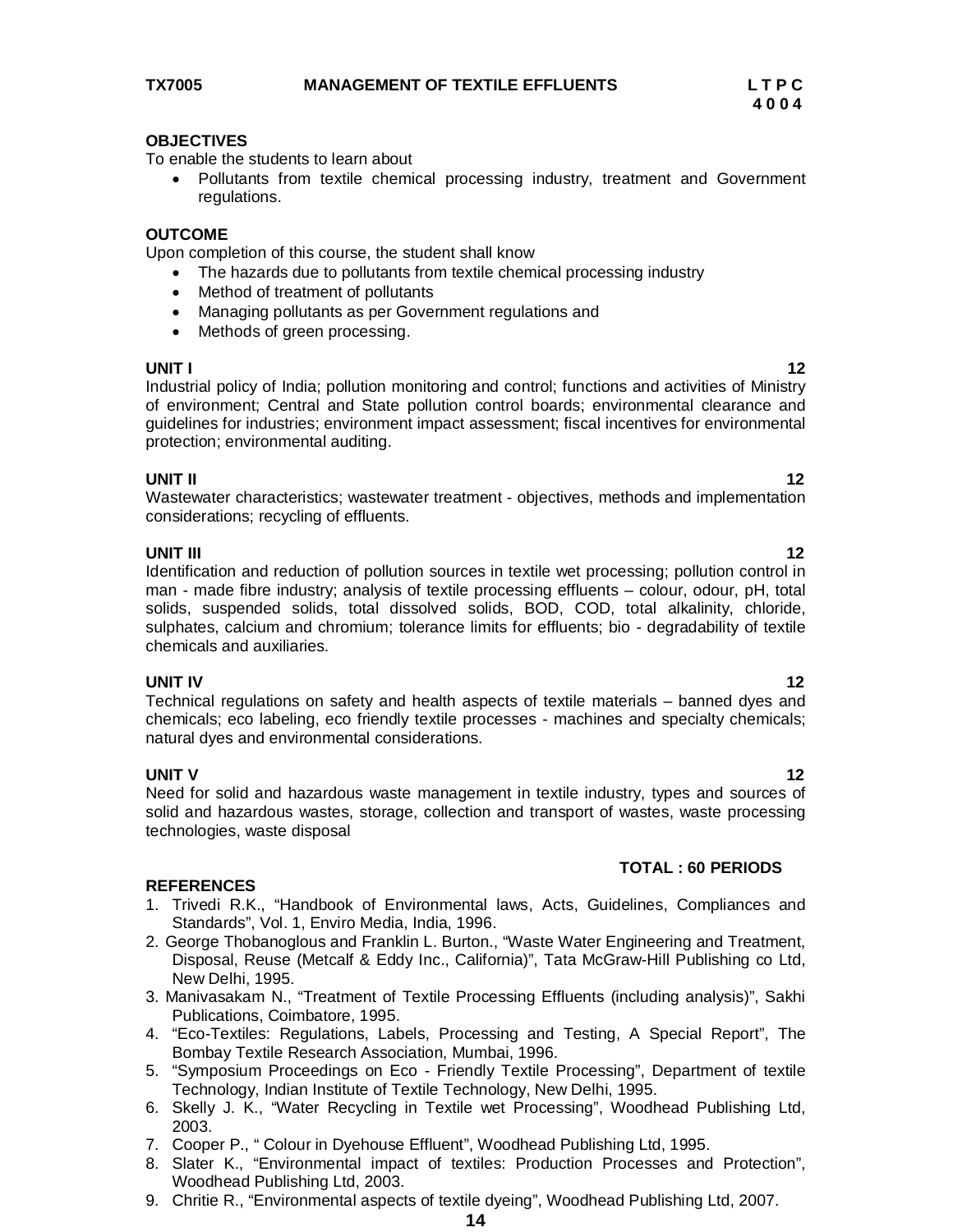To enable the students to learn about fluid flow and its related aspects with respect to melt and solution spinning.

# **OUTCOME**

Upon completion of this course, the student shall be able to

- Characterize rheological behaviour of fluids and
- Analyse the effect of molecular parameters on the fluid flow.

# **UNIT I** 1888 **1889**

Basic modes of deformation, Startup deformation, Step strain, Oscillatory shear; Linear responses-Elastic Hookean solids, Viscous Newtonian liquids and non Newtonian fluids;Viscoelastic responses - Boltzmann superposition principle, Maxwell model ; Classical rubber elasticity.

# **UNIT II** 12

Viscosity-Effect of Pressure, temperature, activation energy, molecular weight and molecular weight distribution on viscosity, crosslinking, crystallinity branching, copolymerization, fillers, plasticizers and shear rate dependence of viscosity

**UNIT III** 12 Laminar flow through various profiles,flow analysis - power law, turbulent flow analysis, turbulence dumpling.; rheological models for extensional viscosity; Flow in coni-cylindrical dies – pressure drop due to shear, extensional flow and pressure drop at die entry, flow in wedge shaped die; Swelling due to shear stresses and swelling due to tensile stresses.

# **UNIT IV** 12

Shear rheometry- Linear displacement, Sliding plate rheometer, Co-cylinder axial sliding rheometer; Rotational motion - Parallel disks, Cone-plate and*.* Cone-partitioned plate; Rheooptical methods- Flow birefringence, Scattering (X-ray, light, neutron), Spectroscopy (NMR, fluorescence, IR, Raman, dielectric)

# **UNIT V 6**

Rheological behaviour of important thermoplastics, Applications of rheology to polymer processing.

# **TOTAL : 60 PERIODS**

# **REFERENCES**

- 1. Brydson J.A., "Flow properties of polymer melts", life books, London, 1978.
- 2. Richard C. Progelhof and James L. Throne, "Polymer Engineering Principles", Hanser Publishers, New York, 1993.
- 3. John M. Dealy and Kurt F. Wissburn, "Melt rheology and its role in plastics Processing", Chapman, London, 1995.
- 4. Lenk R.S., "Polymer Rheology", Applied Science, London, 1978.
- 5. Crawford R.J., "Plastics Engineering", Butterworth Heinemann, Oxford, 1998
- 6. Ferry J.D., "Viscoelastic Properties of Polymers", John Wiley & Sons, New York, 1986.

Chang Dae Han, "Rheology in Polymer Processing", Academic Press, New York, 1976

| <b>TX7007</b> | <b>TEXTILE STRUCTURAL COMPOSITES</b> | LTPC |
|---------------|--------------------------------------|------|
|               |                                      | 4004 |

**15**

# **OBJECTIVES**

To enable the students to learn about

- Reinforcements, matrices used for the composites
- Manufacture and testing of composites and
- Mechanics of failure of composites.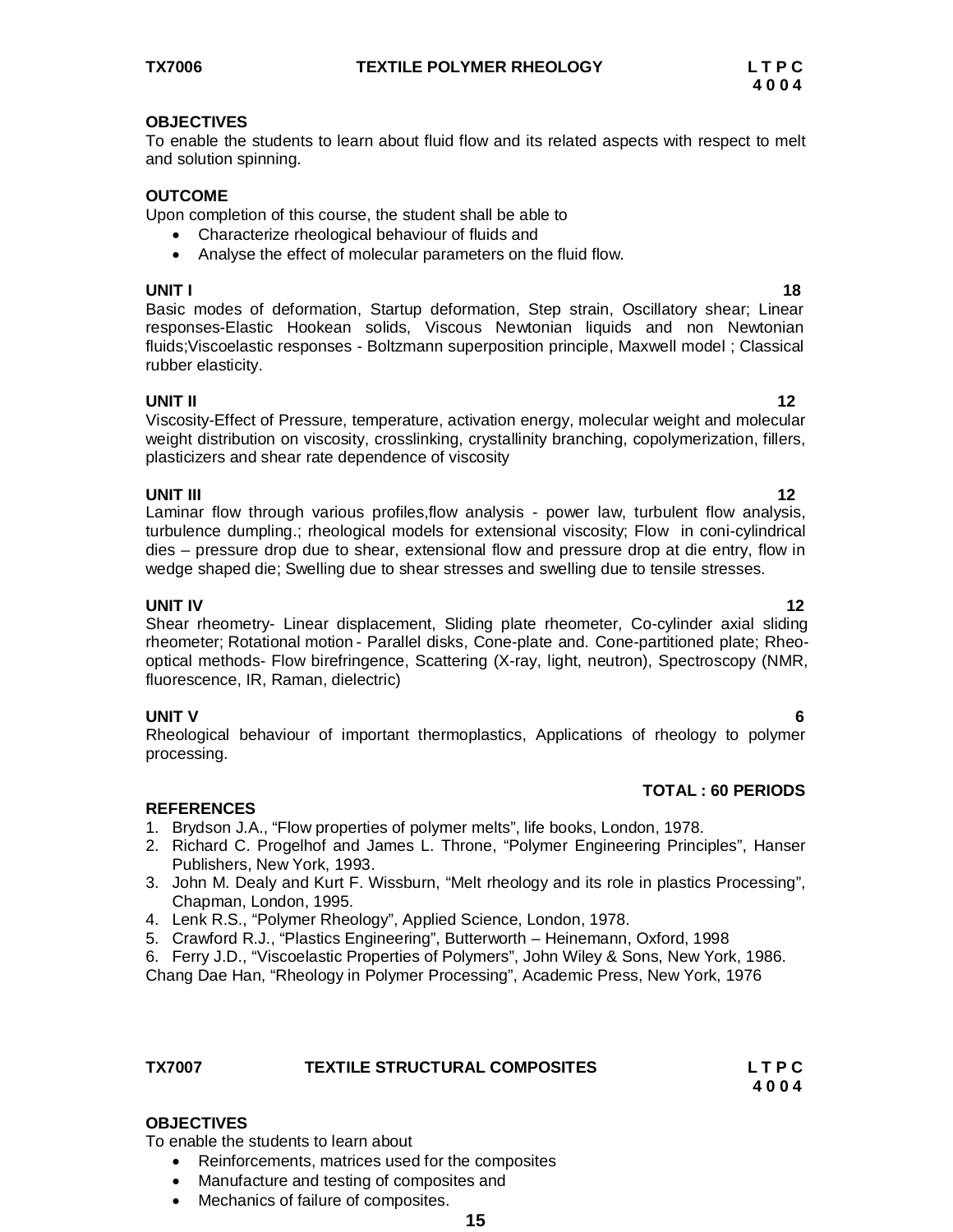Upon completion of this course, the student shall be able to select

- Process parameters for producing better quality yarn and
- Spinning system to be used (a) for raw materials of different qualities and types and (b) to produce yarn for specific end use.

# **OUTCOME**

Upon completion of this course, the student shall be able to

- Select different types of textile reinforcements and matrices used for the manufacture of composites and their behaviours and
- Evaluate the characteristics of composites.

# **UNIT I REINFORCEMENTS 12**

Manufacturing, properties and applications of Glass, Quartz, Boron, Silicon carbide, Carbon, HPPE and Aramid fibers.

# **UNIT II MATRICES 12**

Preparation, Chemistry, Properties and applications of thermoplastic and thermoset resins-Unsaturated Polyester, Vinyl Ester, Epoxy, Phenolics, polyimides, polyurethanes, polyamides, Polypropylene, PEEK and Polycorbanate

# **UNIT III COMPOSITE MANUFACTURING 12**

Composites manufacturing for both thermoplastics and thermosets- Hand layup, Filament Winding, Resin transfer moulding, prepregs and autoclave moulding, pultrusion, vaccum impregnation methods, compression moulding; post processing of composites and Composite design requirements

# **UNIT IV TESTING 12**

Fibre volume and weight fraction, specific gravity of composites, tensile, flexural, impact, compression, interlaminar shear stress and fatigue properties of thermoset and thermoplastic composites

# **UNIT V MECHANICS 12**

Micro mechanics, macro mechanics of single layer, macro mechanics of laminate, classical lamination theory, failure theories and interlaminar stresses.

# **TOTAL : 60 PERIODS**

# **REFERENCES**

- 1. Mel. M. Schwartz, "Composite Materials", Vol. 1 & 2, Prentice Hall PTR, New Jersey, 1997.
- 2. Bor Z.Jang, "Advanced Polymer composites", ASM International, USA, 1994.
- 3. Carlsson L.A. and Pipes R.B., "Experimental Characterization of advanced composite
- 4. Materials", Second Edition, CRC Press, New Jersey, 1996.
- 5. George Lubin and Stanley T. Peters, "Handbook of Composites", Springer Publications, 1998.
- 6. Richard M. Christensen, "Mechanics of composite materials", Dover Publications, 2005.
- 7. Sanjay K. Mazumdar, "Composites Manufacturing: Materials, Product, and Process Engineering", CRC Press, 2001.

# **OBJECTIVES**

To enable the students to learn the

- Theory of yarn formation by rotor spinning, friction spinning, air-jet spinning and other spinning systems and
- Effect of process parameters used in the spinning system on yarn quality.

# **OUTCOME**

# **TX7008 ALTERNATIVE SPINNING SYSTEMS L T P C 4 0 0 4**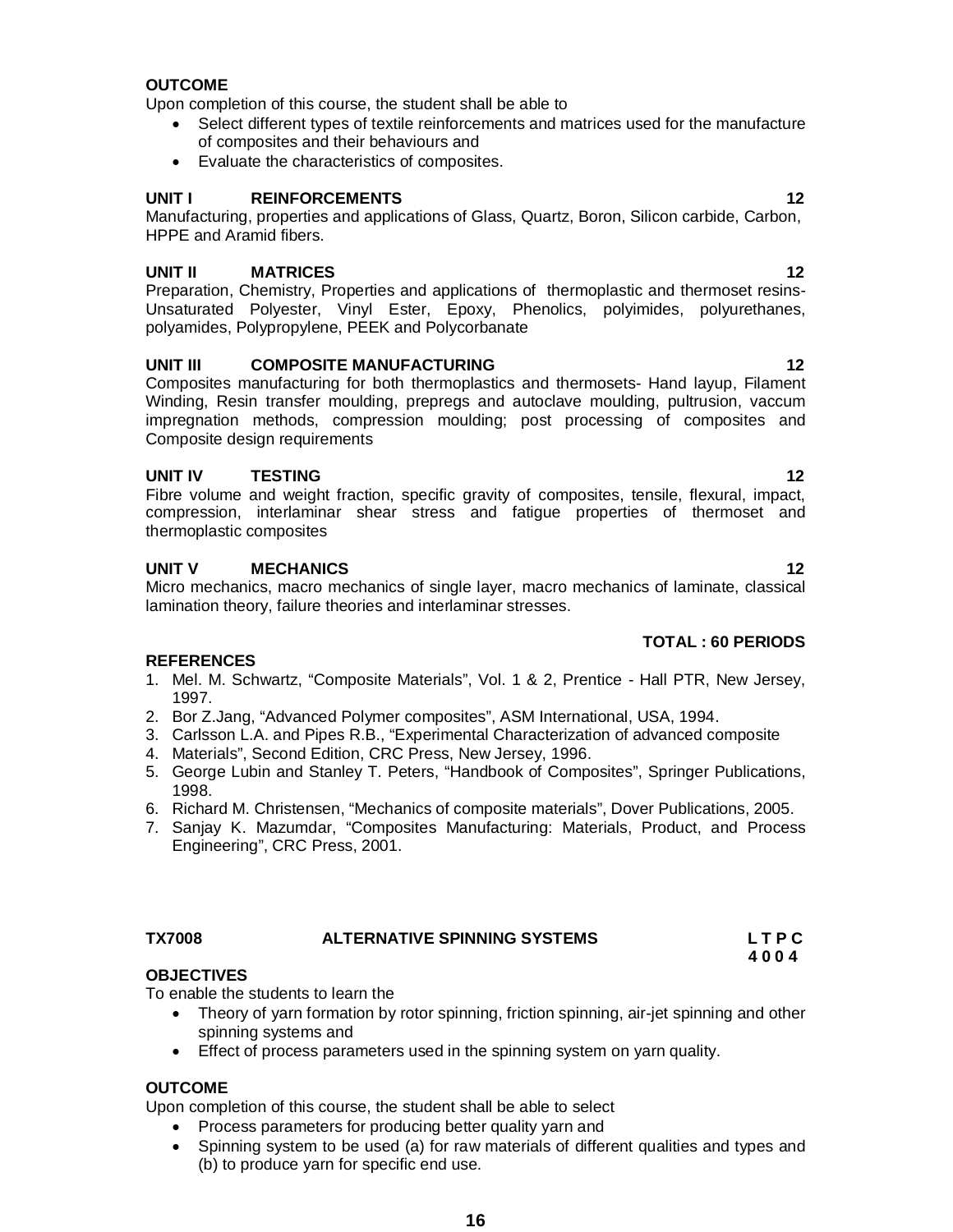### **UNIT I ROTOR SPINNING 24**

Principle of open end spinning; description of the working of the rotor spinning; requirements of the raw materials; preparation of the sliver for rotor spinning; yarn formation and its structure; yarn withdrawal and winding; design of rotor, opening roller, transport tube, navel and their implications on production and yarn quality; developments in rotor spinning machine; production limits; process control; techno economic comparison with ring spinning.

# **UNIT II FRICTION SPINNING 12**

Principle of yarn formation - DREF-2, DREF-3 spinning systems; developments in friction spinning systems; raw material requirement; effect of process variables on yarn quality; application of these machines for different end products; the economics; technological limitations.

# **UNIT III AIR-JET SPINNING 12**

Description of the yarn production in air jet spinning machine; feasibility of higher draft applied in this machine; structure and quality of the air-jet spun yarn; raw materials requirement; process variables; production of by Airvortex system.

# **UNIT IV OTHER SPINNING TECHNOLOGIES 12**

Production of yarn in PLYfil, self twist, electrostatic, Bobtex spinning systems; working details of the production of double-rove yarns, wrap yarns and core spun yarns; use of raw materials; economics of these methods of yarn production; yarn characteristics and their applications.

# **REFERENCES**

- 1. Oxtoby E., "Spun Yarn Technology", Butterworths, London, 1987.
- 2. Klein W., "New Spinning Methods ", The Textile Institute, Manchester, 1993.
- 3. Dyson E., "Rotor Spinning, Technical and Economics Aspects ", Textile Trade Press, New Mills, Stock Port, 1975.
- 4. Salhotra K.R. and Ishtiaque S.M., " Rotor Spinning; its advantages ", Limitations and Prospects in India, ATIRA, Ahmedabad, 1995.
- 5. Lord P.R, " Yarn Production; Science, Technology and Economics ", The Textile Institute, Manchester, 1999.
- 6. Trommer G., "Rotor Spinning", Meliand Textilebenchte GmbH, Rohrbacher, 1995.
- 7. Lawerence C.A and Chen K.Z., "Rotor Spinning ", Textile Progress, The Textile Institute, Manchester, 1984.
- 8. Lawrence C. A., "Advances in yarn spinning technology" Wood head publishing, 2010, ISBN-13: 978 1 84569 444 9.

### **TX7009 DESIGN AND ANALYSIS OF TEXTILE EXPERIMENTS L T P C 4 0 0 4**

### **OBJECTIVES**

To make the students to learn about the

- Fundamentals of experimental design and
- Selection of suitable design and analysis of the results.

# **OUTCOME**

Upon completion of this course, the student shall be able to

- Design the experiment suitable for a given study and
	- Conduct statistical tests and analyze the results to arrive at the conclusions.

### **UNIT I EXPERIMENTAL DESIGN FUNDAMENTALS 12**

Importance of experiments, experimental strategies, basic principles of design, terminology, ANOVA, steps in experimentation, sample size, normal probability plot, linear regression model.

**TOTAL : 60 PERIODS**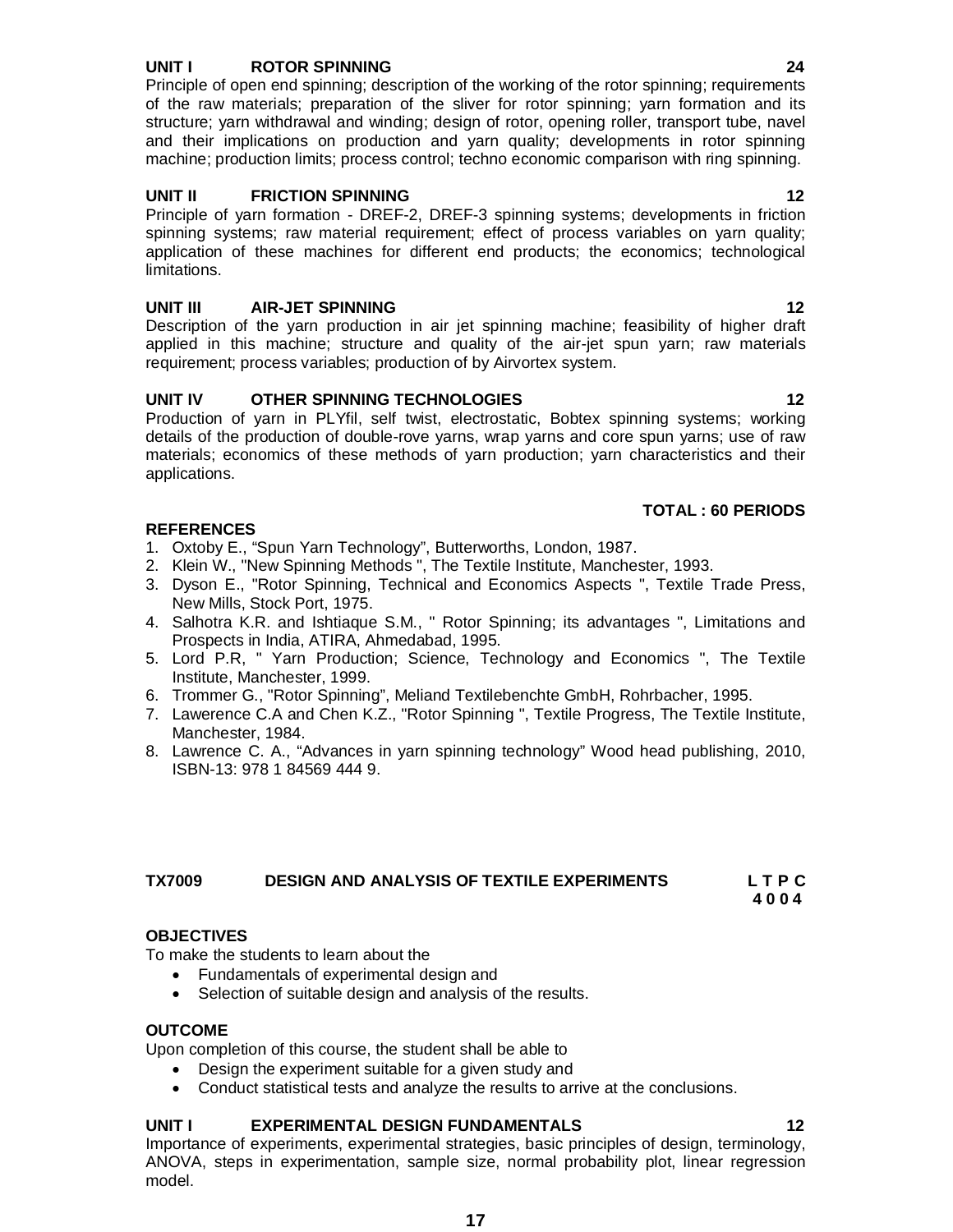# **UNIT II SINGLE FACTOR EXPERIMENTS 12**

Completely randomized design, Randomized block design, Latin square design. Statistical analysis, estimation of model parameters, model adequacy checking, pair wise comparison tests, in respect of textile process, machine and quality parameters.

### **UNIT III MULTIFACTOR EXPERIMENTS 12**

Two and three factor full factorial experiments,  $2<sup>K</sup>$  factorial Experiments, Confounding and Blocking designs; application in textile experiments.

# **UNIT IV SPECIAL EXPERIMENTAL DESIGNS 12**

Fractional factorial design, nested designs, Split plot design, Introduction to Response Surface Methodology, Experiments with random factors, rules for expected mean squares, approximate F- tests for textile applications.

# **UNIT V TAGUCHI METHODS 12**

Steps in experimentation, design using Orthogonal Arrays, data analysis, Robust designcontrol and noise factors, S/N ratios, parameter design, case studies related to textile engineering.

# **TOTAL : 60 PERIODS**

# **REFERENCES**

- 1. Montgomery, D.C., Design and Analysis of experiments, John Wiley and Sons, 2003.
- 2. Nicolo Belavendram, Quality by Design; Taguchi techniques for industrial experimentation, Prentice Hall, 1995.
- 3. Phillip J.Rose, Taguchi techniques for quality engineering, McGraw Hill, 1996.
- 4. Leaf G.A.V., "Practical Statistics for the Textile Industry, Part I and II", The Textile Institute, Manchester, 1984, ISBN:0900739517.

# **TX7010 COLOUR SCIENCE AND ITS APPLICATIONS L T P C 4 0 0 4**

# **OBJECTIVES**

To enable the students to learn about colour description and colour measurement.

# **OUTCOME**

Upon completion of this course, the student shall become knowledgeable about Fundaments of colour measurement and Prediction of recipe for colour matching.

# **UNIT I COLOUR AND COLOUR VISION 12**

Definition of colour and its classification; Structure and function of the eye –– Detail and study about eye and brain system; colour consistency tests for defective colour vision.

# **UNIT II COLOUR DESCRIPTION 12**

Arrangement of colour; visual attribution of colour; Beer-Lambert's law; colour primaries and colour mixing; additive and subtractive colour mixing; colour specification; colour order systems – Munsel, Ostwald and CIE colour order systems.

# **UNIT III** COLOUR MEASUREMENT 12

Principles of colour measurement; Tristimulus values; CIE diagram; standard Illuminant; standard observer; spectral reflectance; graphical and numeric representations.

# **UNIT IV COLOUR MATCHING** 12

Definition; Manual colour matching; single constant Kubelka – Munk theory, spectral and tristimulus match; Metamerism; Concept of computer colour matching system. Application of CCM system to Textile processing; Advantages and Limitations of CCM system.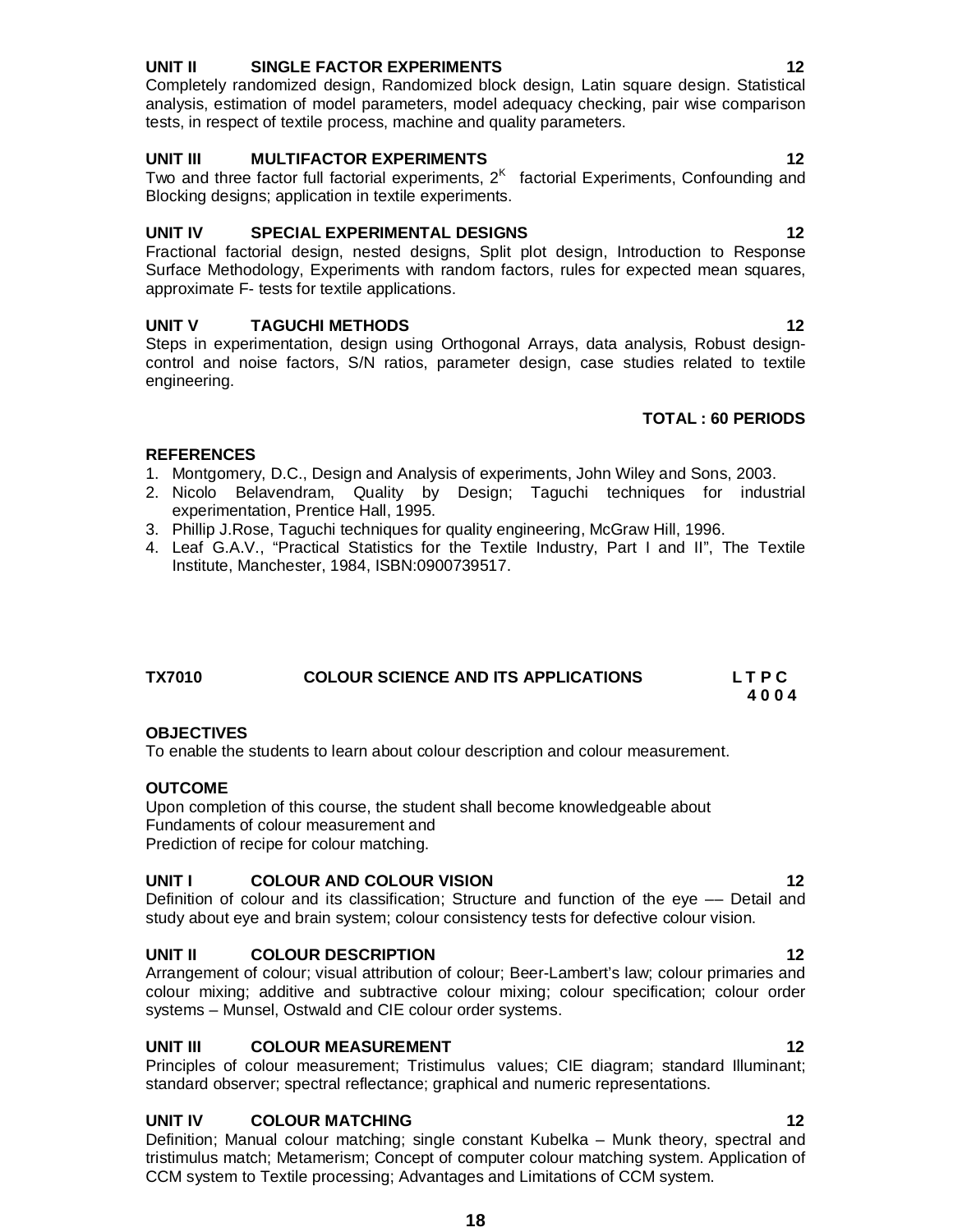Colour difference - Perceptibility and acceptability; methods of assessment of colour difference formula; Measurement of fluorescence – Visual, photoelectric colourimeter and Spectro photometric; Characterisation of colour displays; colour mapping for twodimensional texture image; texture effect on visual colour difference evaluation; colour synthesis for three-dimensional objects.

# **TOTAL : 60 PERIODS**

# **REFERENCES**

- 1. Shah H. S. and Gandhi R. S., "Instrumental colour measurement and computer aided colour matching for textiles", Mahajan Book Publication, 1990.
- 2. Park J., "Instumental Colour formulation: A Practical guide", Woodhead Publishing, 1993, ISBN 0 901956 54 6.
- 3. Choudhury A. K. R., "Modern concepts of colour and appearance", Oxford and IBH Publishing Ltd, 2000.
- 4. Sule A. D., "Computer colour analysis", New Age International Publishers, 2002.
- 5. Mc Laren K., "The color science of Dyes & Pigments", Adam Hilger Ltd., 1983, ISBN 0- 85274-426-9.

| <b>TX7011</b> | <b>CHARACTERIZATION OF TEXTILE POLYMERS</b> | LTPC |
|---------------|---------------------------------------------|------|
|               |                                             | 4004 |

# **OBJECTIVE**

To enable the students to learn about different characteristics and their evaluation of polymers used in the production of textile fibres.

# **OUTCOME**

Upon completion of this course, the student shall be able to interpret data obtained from various analytical instruments.

# **UNIT I** MOLECULAR WEIGHT **12**

Polymer solution thermo dynamics; molecular weight and molecular dimensions by end group analysis, osmometry, light scattering, viscometry, gel permeation chromatography, high performance liquid chromatography.

# **UNIT II MOLECULAR STRUCTURE CHARACTERISATION 18**

Infrared, NMR, UV–visible, Raman spectroscopy, mass spectroscopy

### **UNIT III THERMAL PROPERTIES 12**

Thermal properties by differential scanning calorimetry, differential thermal analysis, thermo gravimetry, thermo-mechanical analyzer, dynamic mechanical and dielectric analysis

# **UNIT IV OTHERS 18**

Optical and electron microscopy; TEM, SEM, AFM, X-ray scattering from polymers, birefregence, crystallinity by density measurements, Surface area, pore volume measurements by B.E.T. method, porosimetry, surface energy measurements and particle size measurement.

# **TOTAL : 60 PERIODS**

- 1. Gupta V.B. and Kothari V.K., "Man Made Fibre production," Chapman and Hall, 1985.
- 2. Bill mayer, "Textbooks of Polymer Science," 3<sup>rd</sup> ed., Wiley, 1984.
- 3. Sperling, "Introduction to Physical Polymer Science," Wiley, 1986.
- 4. Campell D. and White J.R, "Polymer characterization, Physical Techniques", McGraw Hill, New York, 1969.
- 5. Stamm M., "Polymer surfaces and Interfaces", Springer1<sup>st</sup> ed., 2008.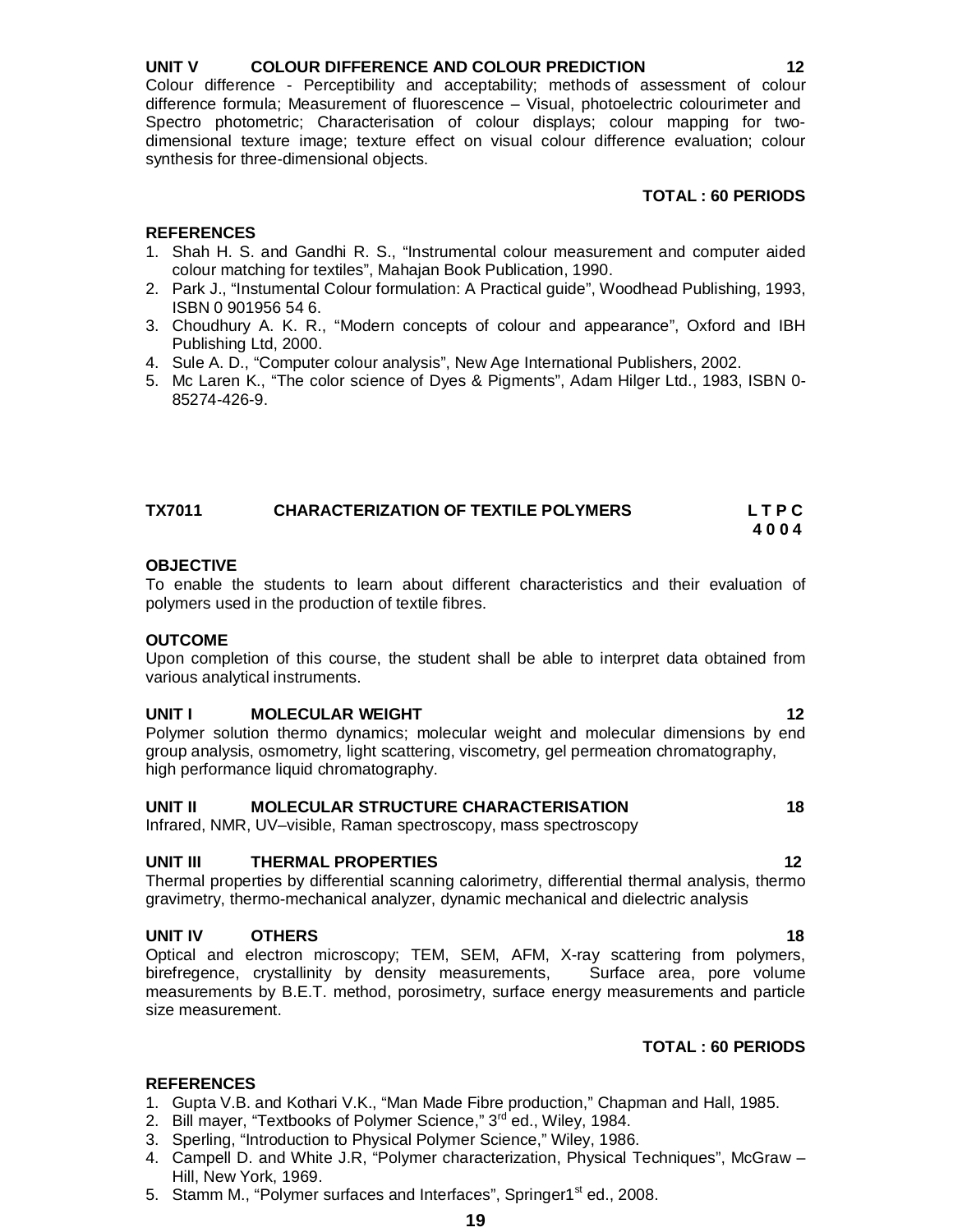To enable the students to learn about

- Textiles used for civil construction and transportation applications and their functional requirements and
- Evaluation of textile materials used for civil construction and transportation applications.

# **OUTCOME**

Upon completion of this course, the student shall be able to

- Understand the requirements of textiles used for civil construction and transportation applications and
- Design the textile materials for the above applications.

# **UNIT I GEO TEXTILES 18**

Geo textile – definition, types, functions; types of fibers and fabrics used in geo textiles; applications of natural fibers in geo-textiles; joining of geo- textiles; multi functional uses of geo synthetics in civil engineering; usage of geo-synthetic in civil engineering applications as filters, reinforcement, separation and drainage medium; material specifications and design criteria of geo-synthetics for specific applications.

# **UNIT II ARCHITECTURE TEXTILES 18**

Fiber and fabric property requirements for architecture textiles; Coated textiles; Tents, Awnings and Canopies; Inflatable structures – high pressure and low pressure inflatable structures; Textile for roofing applications; Acoustic and heat insulation textiles; Floor and wall covering, scaffolding nets.

# **UNIT III TRANSPORTATION TEXTILES 12**

Quality and design of textile materials used in automobiles – tire cord, filter, air bag, belt, seat cover, noise insulation; Design and development of textile reinforced composites in automobile and aeronautic industry.

# **UNIT IV EVALUATION 12**

Evaluation of textile material used in civil construction and transportation industry in terms of performance, construction surviability and durability.

# **TOTAL : 60 PERIODS**

- 1. Horrocks A.R. and Anand S.C., "Handbook of Technical Textiles", The Textile Institute, Manchester, 2000, ISBN: 1855733854.
- 2. R. W. Sarsby, "Geo Synthetics in Civil Engineering", Woodhead Publishing, ISBN-13: 978-1-85573-607-8
- 3. Mukhopadhyay S.K. and Partridge J.F., "Automotive Textiles", Textile Progress, Vol.29, No1/2, 1999, ISBN:1870372212.
- 4. Adanur S., "Wellington sears handbook of Industrial textiles", Technomic publishing co inc., 1995, ISBN : 1–56676–340–1.
- 5. Eugeniooñate and Bern kröplin "Textile Composites and Inflatable Structures", Springer Dordrecht, Berlin, Heidelberg, New York, ISBN-10 1-4020-3316-8